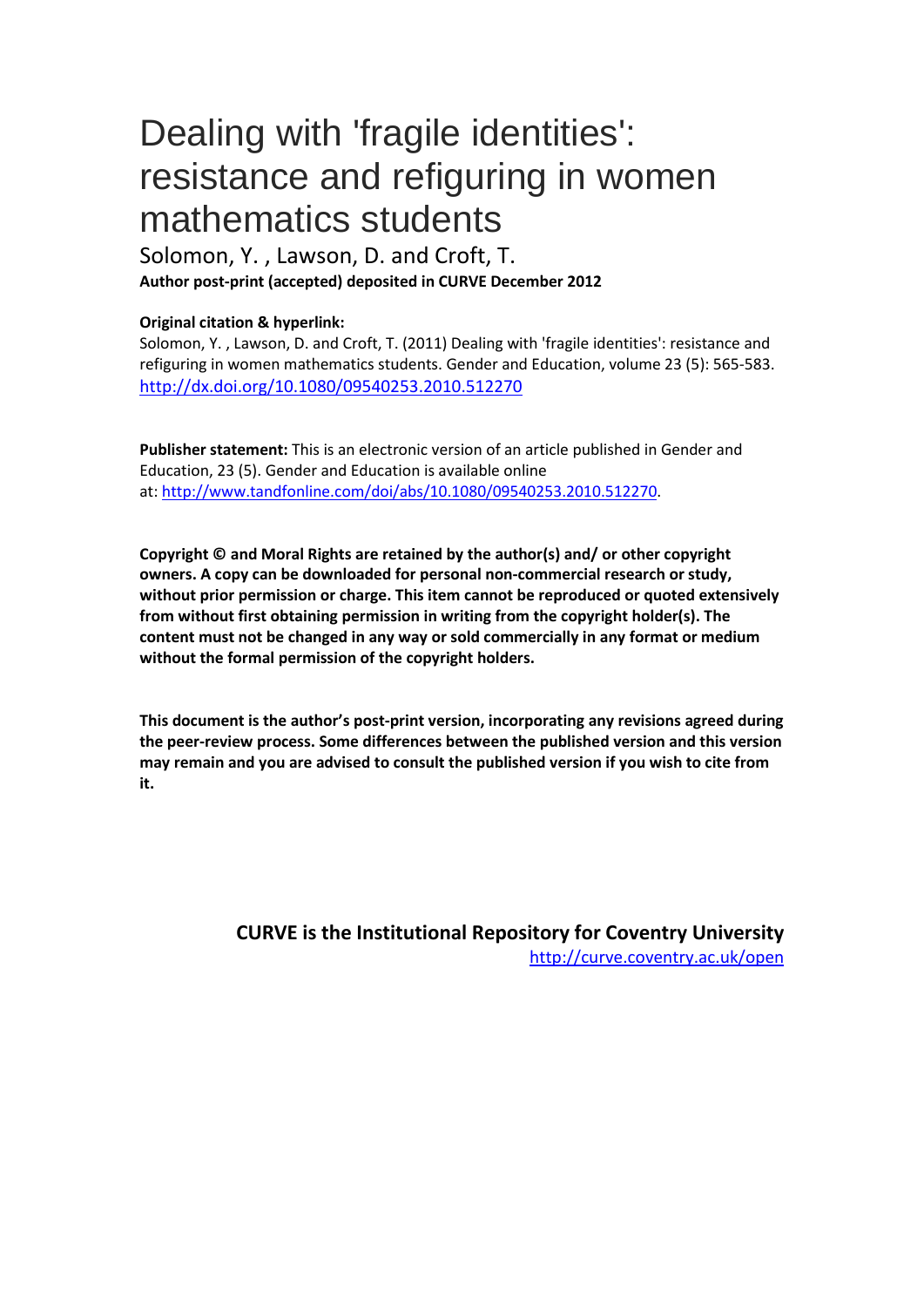# **ARTICLE: Dealing with "fragile identities": resistance and refiguring in women mathematics students**

Yvette Solomon<sup>1</sup>, Duncan Lawson<sup>2</sup> and Tony Croft<sup>3</sup>

*1 Manchester Metropolitan University; <sup>2</sup> Coventry University; <sup>3</sup> Loughborough University*

Corresponding author:

Yvette Solomon Education and Social Research Institute Institute of Education Manchester Metropolitan University 799 Wilmslow Road Didsbury Manchester M20 2RR

e-mail y.solomon@mmu.ac.uk

<span id="page-1-0"></span>Word count: **8265**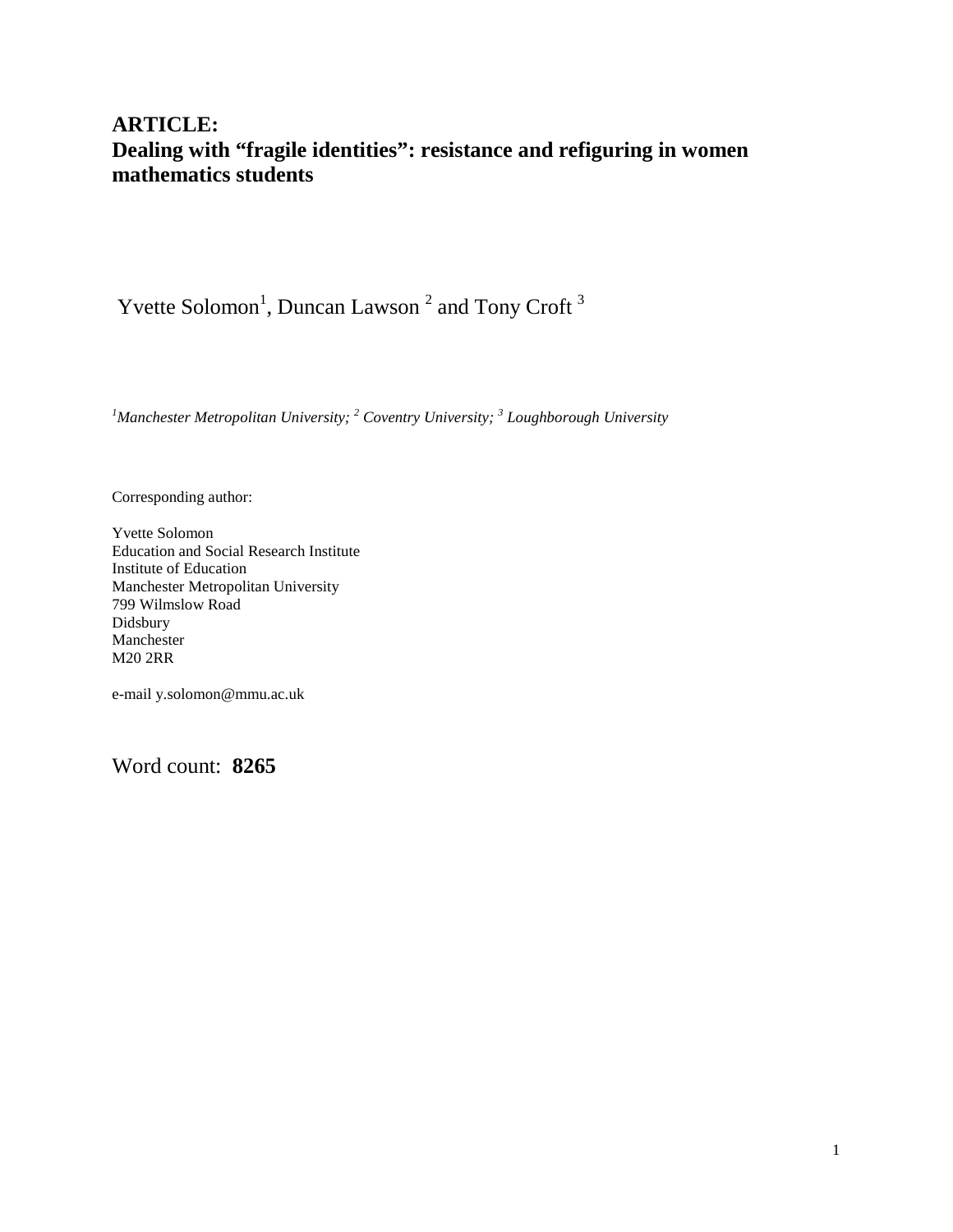# **Dealing with "fragile identities": resistance and refiguring in women mathematics students**

Many learners may be successful in mathematics but nevertheless see themselves as existing only on the margins of the practice, or as lacking stability in it – in this sense, they have what can be called a fragile identity. Although this kind of relationship with mathematics is not limited to girls and women, they do appear to express such fragile identities more often or more readily. Drawing on qualitative and quantitative data from undergraduates in three English universities, this paper presents an analysis of the way in which university mathematics is differentially experienced by men and women, and of the part this may play in women's ongoing narratives of self as mathematicians. It is suggested that some women resist traditional positionings in the mathematics world, drawing on local resources which enable a sense of agency as successful students and a refiguring of their relationships with mathematics.

Keywords: mathematics, undergraduates, learner identities, self-positioning, resistance

# **Fragile identities: school origins**

Our starting point is a common observation that while many learners may be successful in mathematics they nevertheless see themselves as existing only on the margins of the practice, or as lacking stability in it – in this sense, they have what can be called a fragile identity. Although this is by no means the sole province of girls and women, they do appear to express such fragile identities more often or at least more readily, not only during the compulsory school years (Bartholomew, 1999; Boaler, 1997; Boaler *et al.*, 2000; Solomon, 2007a), but also within  $6<sup>th</sup>$  form and Higher Education settings, where, in the UK, studying mathematics is a matter of choice (Mendick, 2005; Solomon, 2007b, 2008). Research into school mathematics suggests that these patterns are underpinned by discursive positionings which inscribe learners' relationships with mathematics in particular ways: gender discourses and institutional practices interact to constrain the range of identities that are available to mathematics learners such that girls appear to lack a niche in this particular world. This is especially apparent in the ubiquitous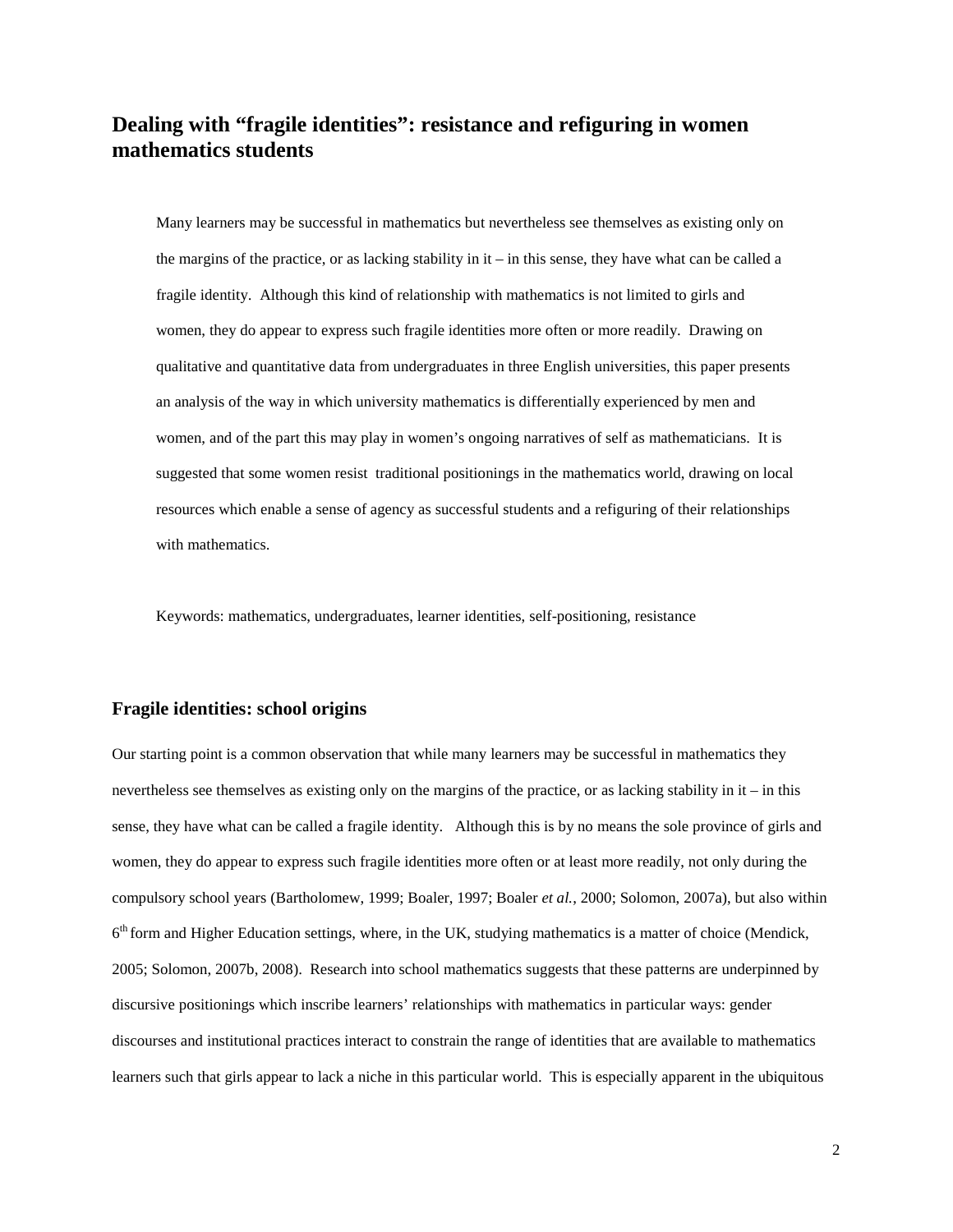UK practice of teaching in 'ability' groups, which are characterized by particular cultures and (self)-positionings which are heavily gendered and also classed. So, for example, Bartholomew (1999) found that within a top set class, a group of middle class boys were positioned as the teacher's equals, marked out as quick to produce correct answers with apparently little effort. As 'budding mathematicians', a label conferred by their confident behaviour and set membership (but not necessarily their actual performance), they did not have to work hard to justify their place in the set, whereas girls were likely to be positioned and to position themselves as having 'less right' to be there. Thus Bartholomew (2000, 6) argues that 'the culture of top set maths groups, and of mathematics more generally, makes it very much easier for some students to believe themselves to be good at the subject than for others'. Anxiety among top set girls is also well-documented elsewhere, and focuses in particular on the issue of understanding - for example Boaler (1997, 179) reports that 'high ability girls are, for some reason, more likely to desire understanding and become disaffected when they cannot attain it', while Boaler *et al.,* (2000) note their complaints about the impact on understanding of the fast pace of lessons. More generally, top set girls may express a sense of 'not belonging' to the community, being more likely to express marginalised identities with respect to mathematics which are more akin to those of lower set pupils in general (Solomon, 2007a). Mendick *et al.* (2008) report that male GCSE students are three times more likely to say they are 'good at maths', while in postcompulsory Year 12, it is even more the case that 'doing mathematics is doing masculinity': 'it is more difficult for girls and women to feel talented at and comfortable with mathematics and so to choose it and to do well at it' (Mendick, 2005, 217).

Maintaining a position of being 'good at mathematics' is also an issue. As Bartholomew's research suggests, girls need to justify their place in top sets, both to others and to themselves, but the markers of such a position may be elusive and shifting. Walkerdine (1998) notes how boys' 'poor performance is both excused and turned into a good quality' (162) while girls work hard and strive for what are 'feminine' qualities which are both required but at the same time de-valued by teachers, resulting in a generalised sense of insecurity:

Girls, at the nexus of contradictory relationships between gender and intellectuality, struggle to achieve the femininity which is the target of teachers' pejorative evaluation. They often try to be nice, kind, helpful and attractive: precisely the characteristics that teachers publicly hold up as good asking all children to work quietly or neatly, for example, while privately accusing the girls of doing precisely these things. Thus they are put in social and psychic double-binds. ... In the fourth year of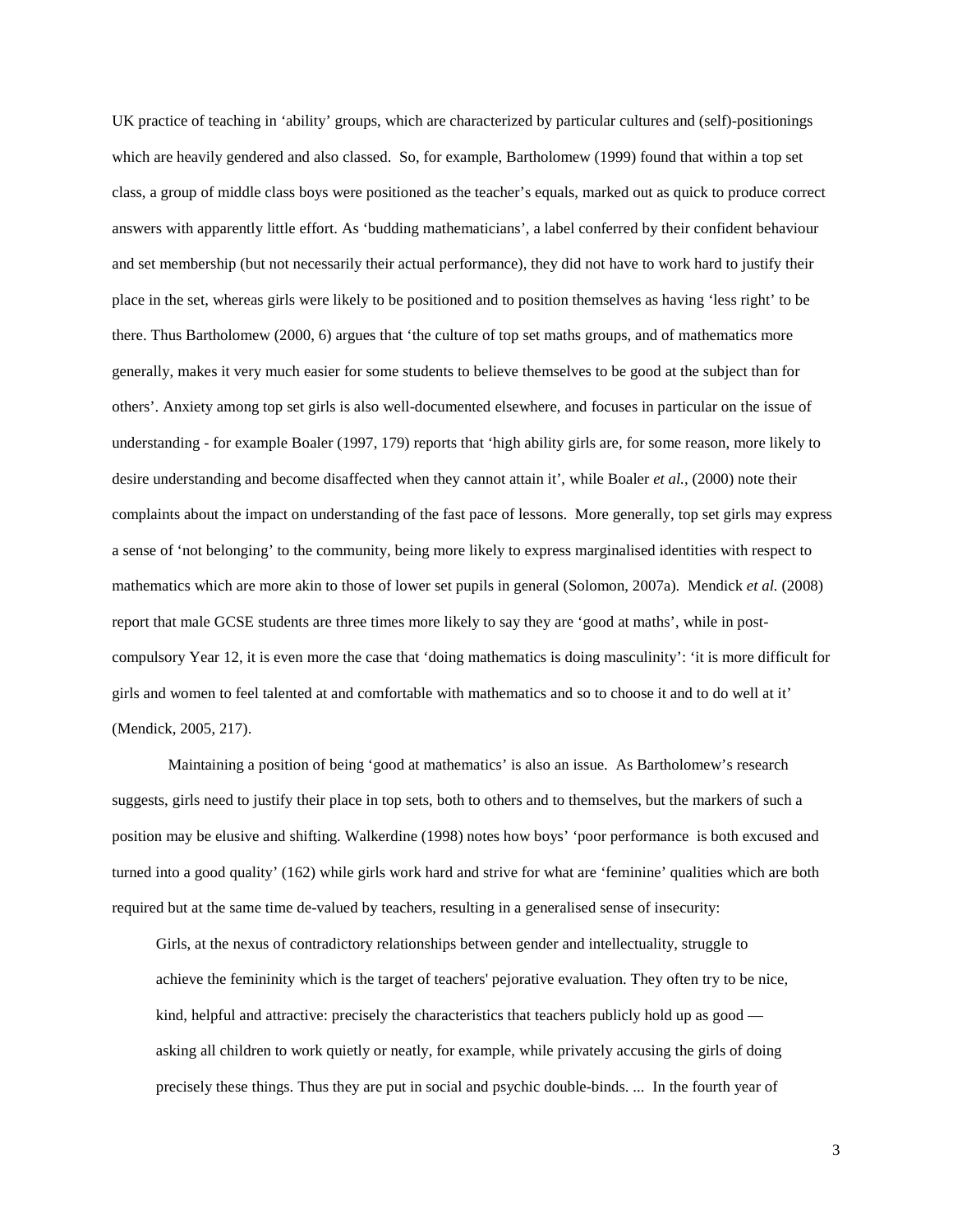secondary school girls were still performing better than boys overall but were often felt to be unconfident and put in the double-bind of not being pushed or helped …. the classroom processes and psychic struggles we have documented make it difficult for them to push for success. In English, by comparison, they were far more able to join in (162-3)

Thus gender identification and pedagogic discourse interact: as Creese *et al.* (2004, 192) argue, 'classrooms allow children to 'shift positions' (or not) by virtue of a school's specific values, pedagogies and discourses'. Girls and boys participate differently because they are taking up, negotiating and maintaining (or attempting to maintain) those positions which are open to them within the context of pedagogic discursive practice.

Positioning occurs over time, of course. Sfard and Prusak (2005) suggest that an important component part of identity is one's *designated identity*, formed from

Narratives presenting a state of affairs which, for one reason or another, is expected to be the case, if not now then in the future.... The scenarios that constitute designated identities are not necessarily desired but always are perceived as binding. One may expect to "become a certain type of person," that is, to have some stories applicable to oneself, for various reasons: because the person thinks that what these stories are telling is good for her, because these are the kinds of stories that seem appropriate for a person of her sociocultural origins, or just because they present the kind of future that she is designated to have according to others, in particular according to people in the position of authority and power. (18)

What is important about such designated identities is that individuals subscribe to them unconsciously, taking up the offered position without question, 'without realizing that these are "just stories" and that there are alternatives' (18). We might ask, however, what options there may be for resistance to, or refusal of, offered positions; Sfard and Prusak say that there is (limited) room for choice, while Gee (2001, 116ff) suggests that it is possible to 'bid' for a particular identity position or to resist invitations to take up an ascribed identity. Within 'figured worlds' (Holland *et al.*, 1998) such as that of university mathematics, reflection on the nature of the figured world itself can provide an impetus for greater agency:

The everyday aspects of lived identities … may be relatively unremarked, unfigured, out of awareness, and so unavailable as a tool for affecting one's own behavior. … [But] Ruptures of the taken-for-granted can remove these aspects of positional identities from automatic performance and

4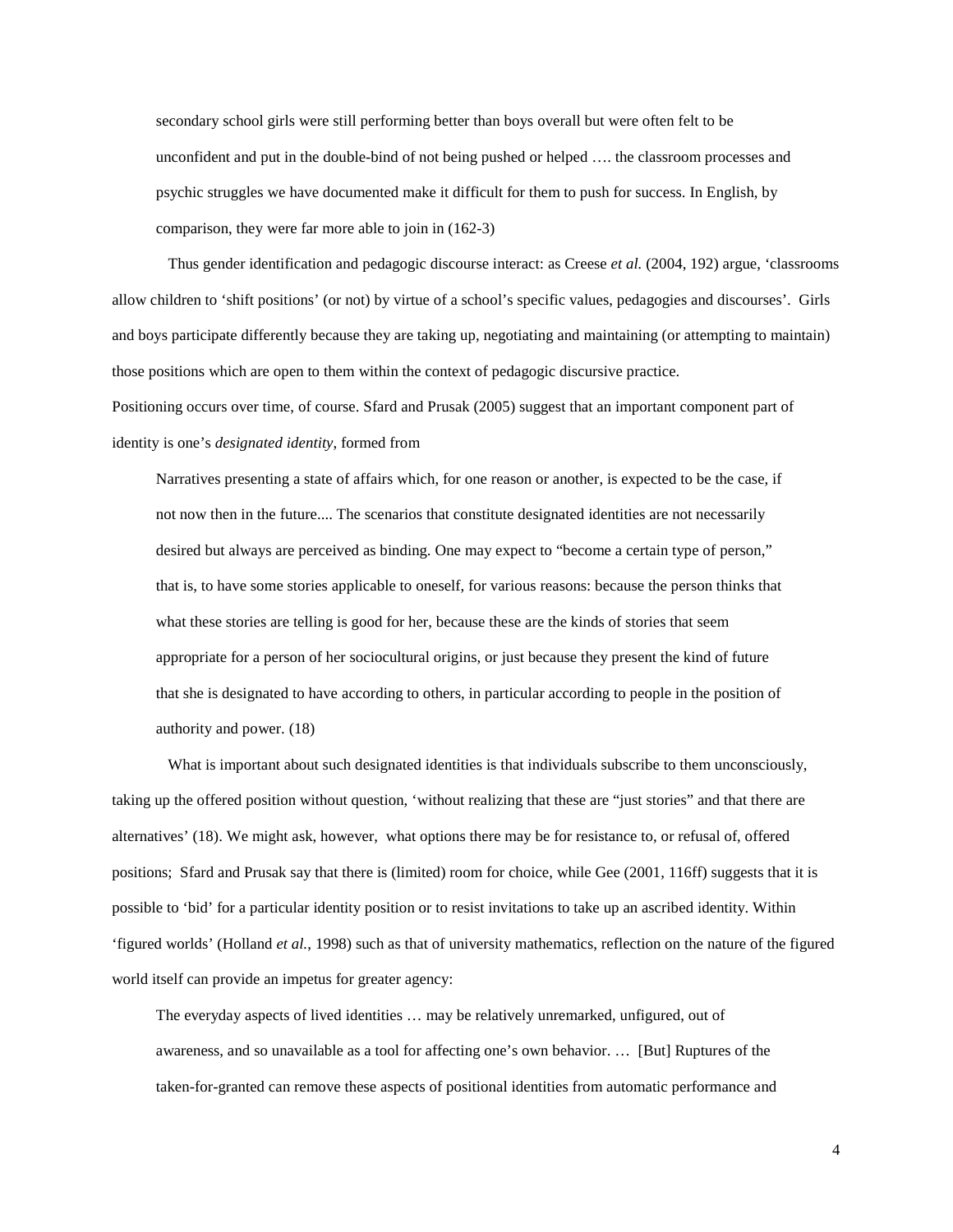recognition to commentary and re-cognition... Some signs of relational identity become objectified, and thus available to reflection and comment…. (140-141)

Thus identities can be re-told in 'narrative acts [which] may reinforce or challenge these figured worlds' (Skinner *et al.*, 2001 para 10). In the next section we consider the issues for women mathematics undergraduates who have, we might suppose, resisted invitations to take up ascribed identities, and so challenged the taken-forgranted in mathematics.

# **Dealing with fragility? The university experience**

In the previous section we identified particular issues relating to girls and mathematics in the compulsory school years. These issues interact of course, but they fall into categories which we will use to organise what follows. First, relationships with teachers underpin much of girls' experience: the nature of pedagogic relationships appears to differ between boys and girls, in that boys are treated (and act) more as equals with the teacher, using them as a resource, whereas girls are more often the subject of didactic as opposed to dialogical exchanges. These patterns flood over into more social aspects of the relationship – girls appear to be more concerned to gain approval from teachers, and possibly have to work harder to gain it. Second, boys and girls take up different roles in the learning context: boys appear to be more confident, more likely to ask and answer questions and to interrupt; importantly, they are more likely to be rewarded for this. Third, girls may lack a sense of legitimacy as mathematics students in several senses: in comparison with others, in terms of the nature of their understanding, with respect to teachers' perceptions of them, and as simply being female – being female and good at mathematics may be seen as incompatible states. How visible are these issues among women who have opted for undergraduate mathematics? Are there any indications that they deal with identity positions differently in the university context?

# *Relationships with tutors*

Moving to a university environment commonly entails a shift from small classes and close teacher-pupil contact to large scale lecture-based teaching supplemented by tutorials or workshops which may themselves be large in comparison with school or college; hence all students must work out new norms in tutor-student relationships. The British-based Students' Experiences of Undergraduate Mathematics (SEUM) project (Brown & Macrae, 2005)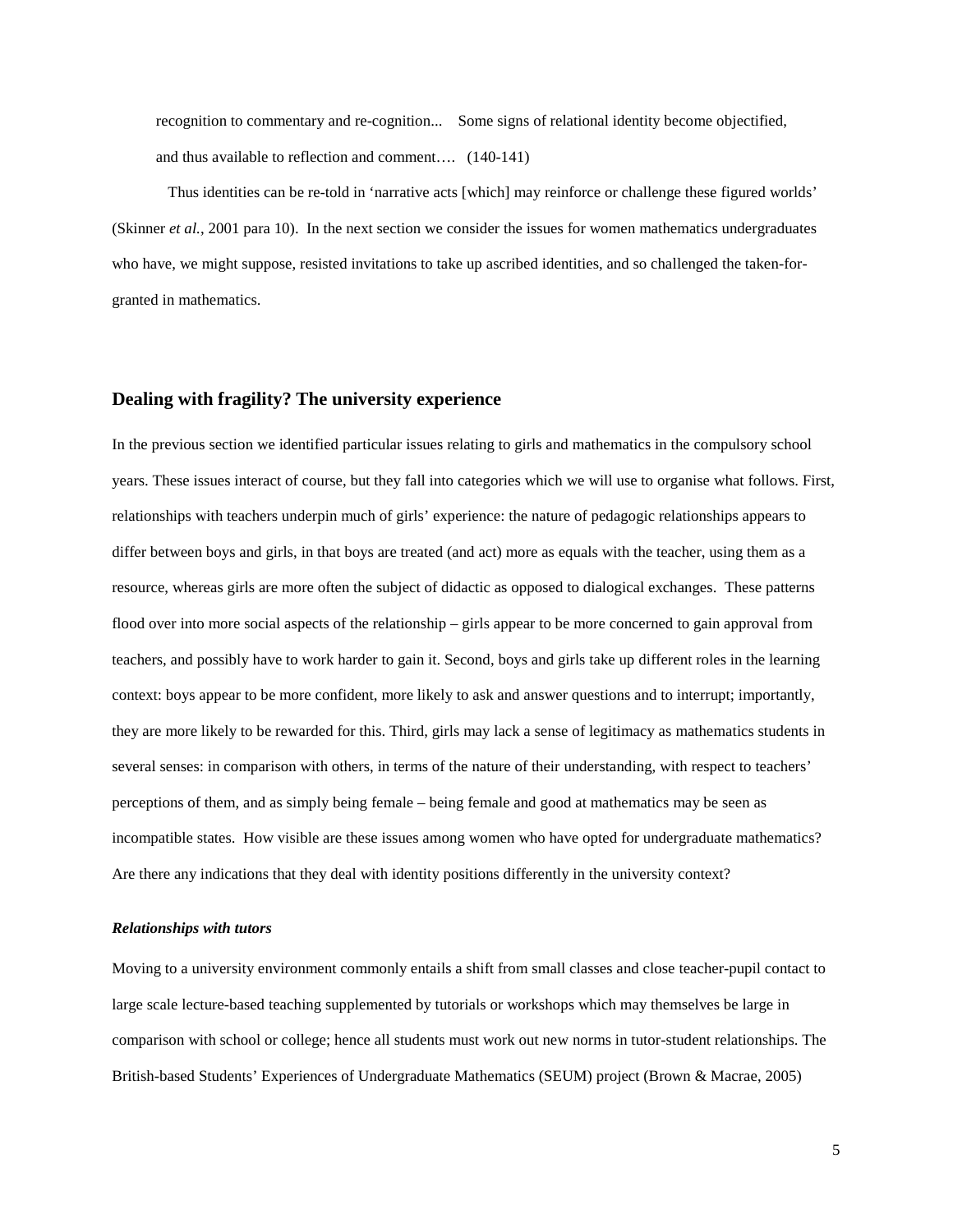found that perceptions of tutors as 'good' or 'bad' were dependent on their approachability, enthusiasm, willingness to interact and ability to make difficult material interesting and accessible. However, although they were used to seeking help from tutors pre-university, students did not necessarily continue to do so at university; they expected tutors to approach them, or felt that tutors were more concerned with research than teaching (Macrae *et al.*, 2001). Nevertheless, a small number of (male) students in this project reported getting involved in mathematical discussion (ie dialogic as opposed to help-focussed) with tutors (Brown & Rodd, 2004, Rodd & Bartholomew, 2006). Writing about science, mathematics and engineering (SME) students in the USA, Seymour and Hewitt (1997, 239) note that while both male and female students are critical of the quality of their teaching, they 'diverge not in the perception that pedagogical problems exist, but in their definitions of "good teaching", in what they expect of the facultystudent relationship'. They found that women sought positive relationships with their teachers, stressing more than men the ideal teacher as approachable and interested in them as a person (267). Praise was essential to motivation and to sustaining an identity of success so much that, in order to stay the course, they had to learn to separate out work and self, and to forego praise.

#### *Gendered roles in the learning context*

While women seek more personal relationships with tutors, a major element of traditional SME education is, Seymour and Hewitt suggest, the discourse of 'challenge'. They argue that young women do not know how to respond in accordance with the norms of this community, nor do they respond to the centrality of competition in it: 'what motivates most young women is neither the desire to win, nor the fear of failure in a competition with men, but the desire to receive praise' (265). In eschewing competition, women are more likely to work collaboratively, but given that perceived markers of 'inherent ability' – apparently making little effort, not asking questions in class, avoiding peer study – are crucial in maintaining a position in the male hierarchy, women's tendency to ask questions and to admit to problems consistently breaks the 'ground rules', and so 'reduce[s] their claims to 'smartness' among the men' (251).

This analysis begins to draw attention to the gendered nature of positioning in SME classes. Drawing on the SEUM project data, Bartholomew & Rodd (2003) report that women were less likely to be noticed in class, both by tutors – even when they made a contribution – and by their peers. They suggest that this 'invisibility' results from the lack of a discursive space for women who do mathematics; since the available identities and cultural norms are masculine, young women can only position themselves as good at mathematics by making themselves highly visible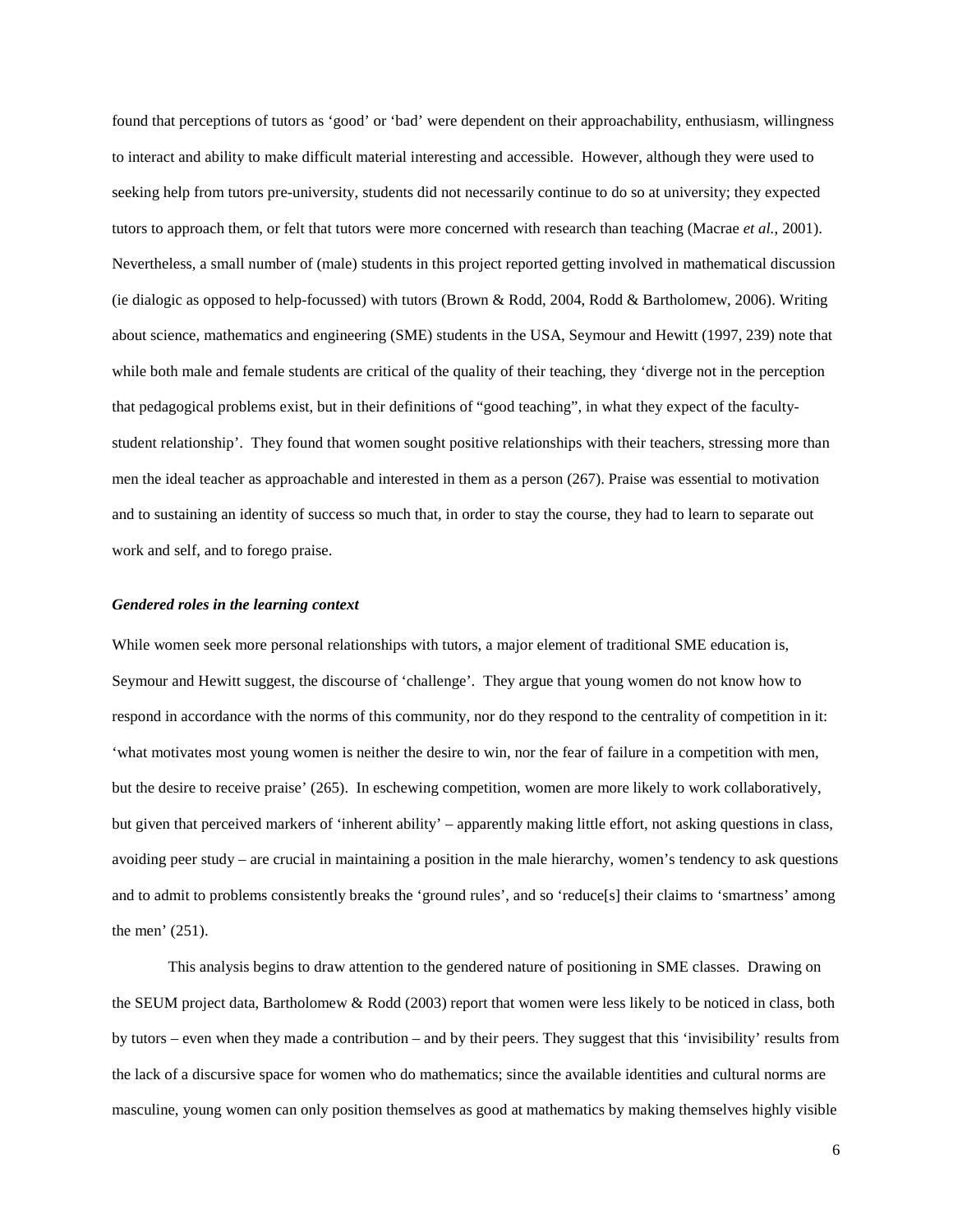and stepping out of the available female identities. Thus contributing in class creates visibility but at the same time exposes women to responses which mark them as unfeminine and in one sense as outsiders. So, for example, observing the behaviour of one female student they note that: 'on one occasion when she offered a simplification there was an audible "oooh" from the class, suggesting she was being unattractively clever' (17). This was unusual: women students were more likely to choose invisibility as a means of self-protection from the difficulties of 'being a mathematical girl'.

# *Legitimacy and understanding*

While they argue that some women are developing different ways of being good at mathematics through *intentional* invisibility and quiet control – 'a learning persona does not have to be an imitation of the masculine model' (49) - Rodd and Bartholomew (2006) note that even highly successful women undergraduates found it difficult to identify as good at mathematics. They tended to play down their achievements, 'tapping into discourses about mathematics learning which place "real understanding" in opposition to "memorization", and generally associate "flair" with boys' (44). Similarly, Mendick *et al.* (2008) report that undergraduates tend to divide mathematics sub-areas into 'masculine' and 'feminine', masculine areas being perceived as more 'intellectual'. What is meant by 'understanding' is crucial, however: undergraduate women are likely to berate themselves for not understanding at levels which are in fact more demanding than those that their male counterparts set for themselves (Solomon 2007b), failing to realise that their sense of 'not belonging' is constructed within a learning community which frequently emphasizes speed and performance. Furthermore, as Seymour and Hewitt report, earning legitimacy as a successful woman mathematics student in such a community is not without cost:

Women were also concerned that male acceptance of their academic worth would have negative consequences for their sense of who they are as women. The problems of belonging and identity are linked, because the qualities that women feel they must demonstrate in order to win recognition for their "right" to belong (especially "smartness", assertiveness and competitiveness), raise the anxiety that such recognition can only be won at the expense of "femininity". (p.243)

As Rodd and Bartholomew also indicate, these women experienced, or were the object of, multiple tensions within the discourses of being good at SME subjects and being female. Being good at mathematics, or more accurately being *seen* to be good at mathematics, continues to conflict with femininity, as it does at school.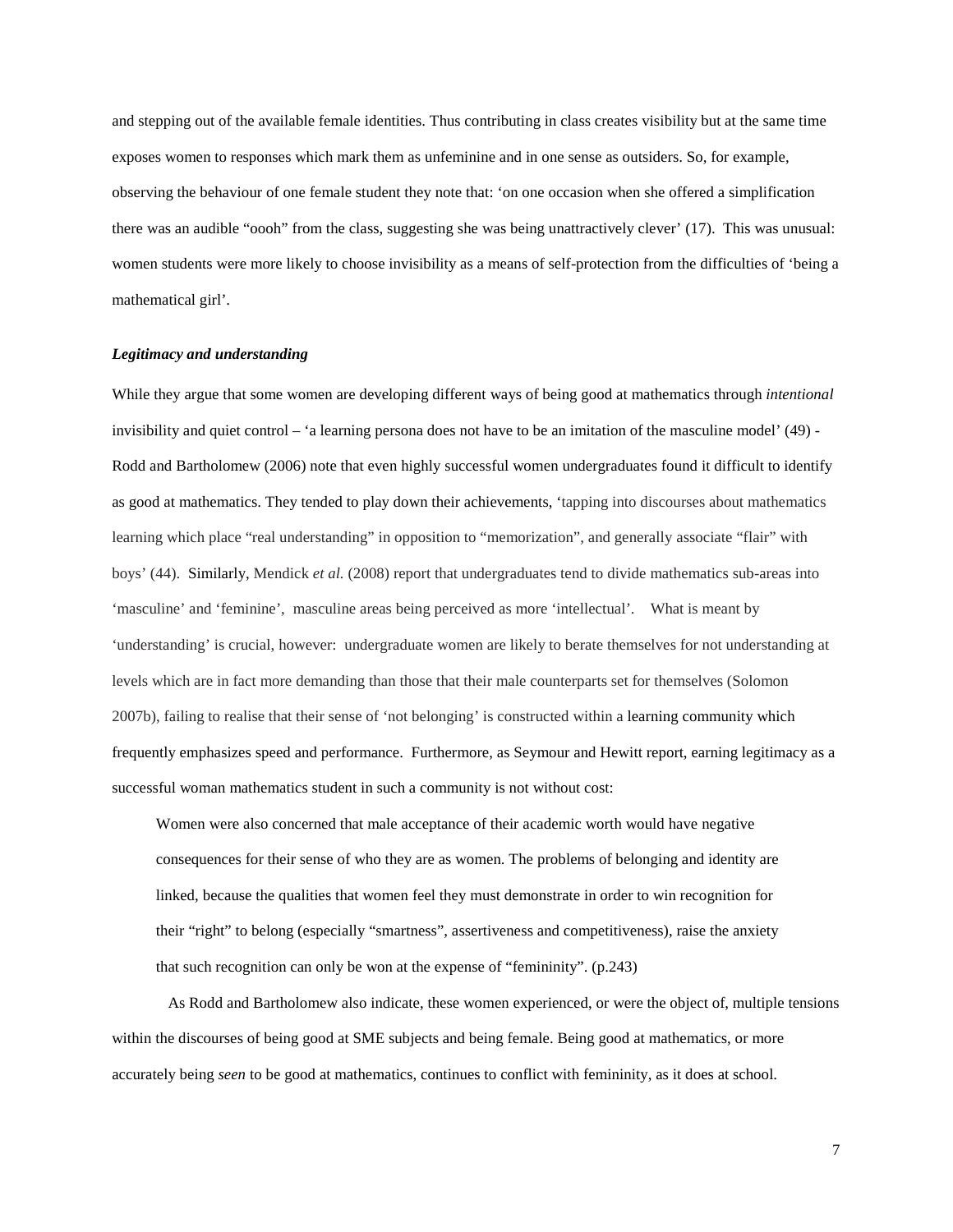This research indicates that the same issues that can be observed in the school years are in operation at university level. However, women do make adjustments which enable them to continue, sometimes actively resisting the 'designated identities' of undergraduate mathematics learning. In what follows, we will show that while students in three English universities may agree on the nature of undergraduate mathematics teaching and its shortcomings, there appear to be gender differences in the ways that it is experienced and how students position self and others. Nevertheless, there are indications of challenge and resistance to the ways things are; how students might resource such resistance in order to maintain an identity of being successful in mathematics is a central concern of this paper.

### **The study**

The data on which this paper is based are drawn from two sources:

- (1) Interviews and focus groups involving 33 university students, 12 in their first year and 21 in their  $2^{nd}/3^{rd}$  years. attending three different universities in England: 'Bradley' University and 'Middleton' University are members of the '1994 Group' of research-intensive universities (see [http://www.1994group.ac.uk/\)](http://www.1994group.ac.uk/) while 'Farnden' University is a member of the 'Million+ Group', which emphasises access to university teaching (see [http://www.millionplus.ac.uk/\)](http://www.millionplus.ac.uk/). Students at Bradley and Middleton enter their degrees from more traditional educational routes and with higher grades than at Farnden. Fourteen of the students were women, and nineteen were men; three (two women, one man) were mature students. All were studying mathematics at undergraduate level, either as a single major, or as part of a combined degree. The first-year students (Bradley) were individually interviewed about their 'mathematics histories' and their perceptions of mathematics and of themselves as mathematicians. The  $2^{nd}$  and  $3^{rd}$  year students (Middleton and Farnden) participated in 6 focus groups in which they were asked to discuss their experiences of learning mathematics at university, focussing on change in their teaching and learning environments from pre-university to the present. Audio recordings were transcribed and analysed thematically with particular focus on relationships with tutors, approaches to learning and the learning context, and gender.
- (2) Questionnaires completed by 130  $2<sup>nd</sup>$  year students at the three universities (42.3% at Bradley, 41.5% at Middleton and 16.2% at Farnden), covering various aspects of their experience, including perceptions of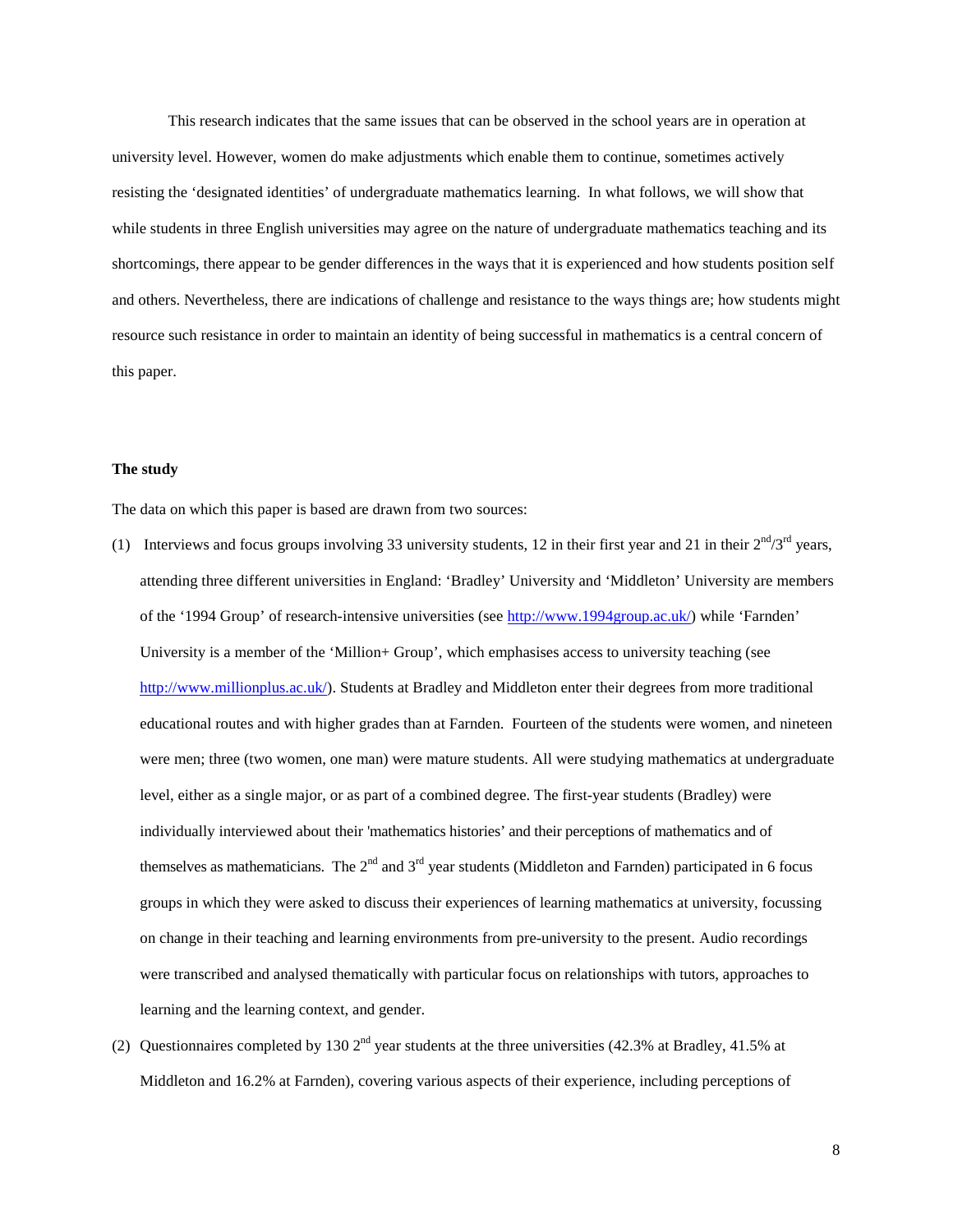mathematics as a subject, contrasts with their pre-university mathematics experience, individual approaches to learning, perceptions of other mathematics students, relationships with tutors, and views of university support systems. There were 77 men and 53 women, 118 (91.5%) of whom were aged 19 or 20, with a further 9 aged 21-23, and a further 2 mature students aged 39 and 47 (both men). One respondent did not give their age. Questionnaires included 100 closed questions consisting largely of Likert-type items and were administered and collected during scheduled lecture sessions in the autumn term, 2008. Data were inputted and analysed using SPSS; the analysis in this paper is based on a selection of 41 5-point Likert items tapping the specific issues with which we are concerned in this paper.

# **Undergraduate identities: being good at maths?**

In this section we present an analysis of what students say about their university studies, focusing on their selfpositioning in the learning community. In response to the previous literature discussed above, we looked for patterns in the data that revolve around relationships with tutors, gendered roles in the learning context, and legitimacy and understanding; in what follows we integrate the interview and focus group data with our analysis of the questionnaire with this end in view. Turning first to the questionnaire data, we conducted an exploratory factor analysis on the 41 questionnaire items, resulting in the identification of five factors underlying the pattern of responses  $<sup>1</sup>$  $<sup>1</sup>$  $<sup>1</sup>$ . These five factors can be interpreted as measures of:</sup>

- (1) confidence, interest and positive attitude;
- (2) positive relationships with tutors;
- (3) positive attitude towards groupwork;
- (4) willingness to ask questions;
- (5) positive experience of mathematics before university.

<sup>&</sup>lt;sup>1</sup> The initial analysis revealed the presence of 12 factors with eigenvalues greater than 1, explaining 21.0%, 8.4%, 6.4%, 5.6%, 4.7%, 4.2%, 3.6%, 3.2%, 3.0%, 2.9% 2.7% and 2.5% of the variance respectively. An inspection of the associated scree plot revealed an inflexion after the fifth component (ie a flattening out of the amount of variance explained) and five components were therefore retained for further investigation. A varimax rotation resulted in a simple structure with all five components showing a number of strong loadings. The five component solution explained 46.1% of the total variance (21%, 8.4%, 6.4%, 5.6% and 4.7% for factors 1 to 5 respectively). For details of the processes involved in exploratory factor analysis, and followed in this analysis, see Field (2009).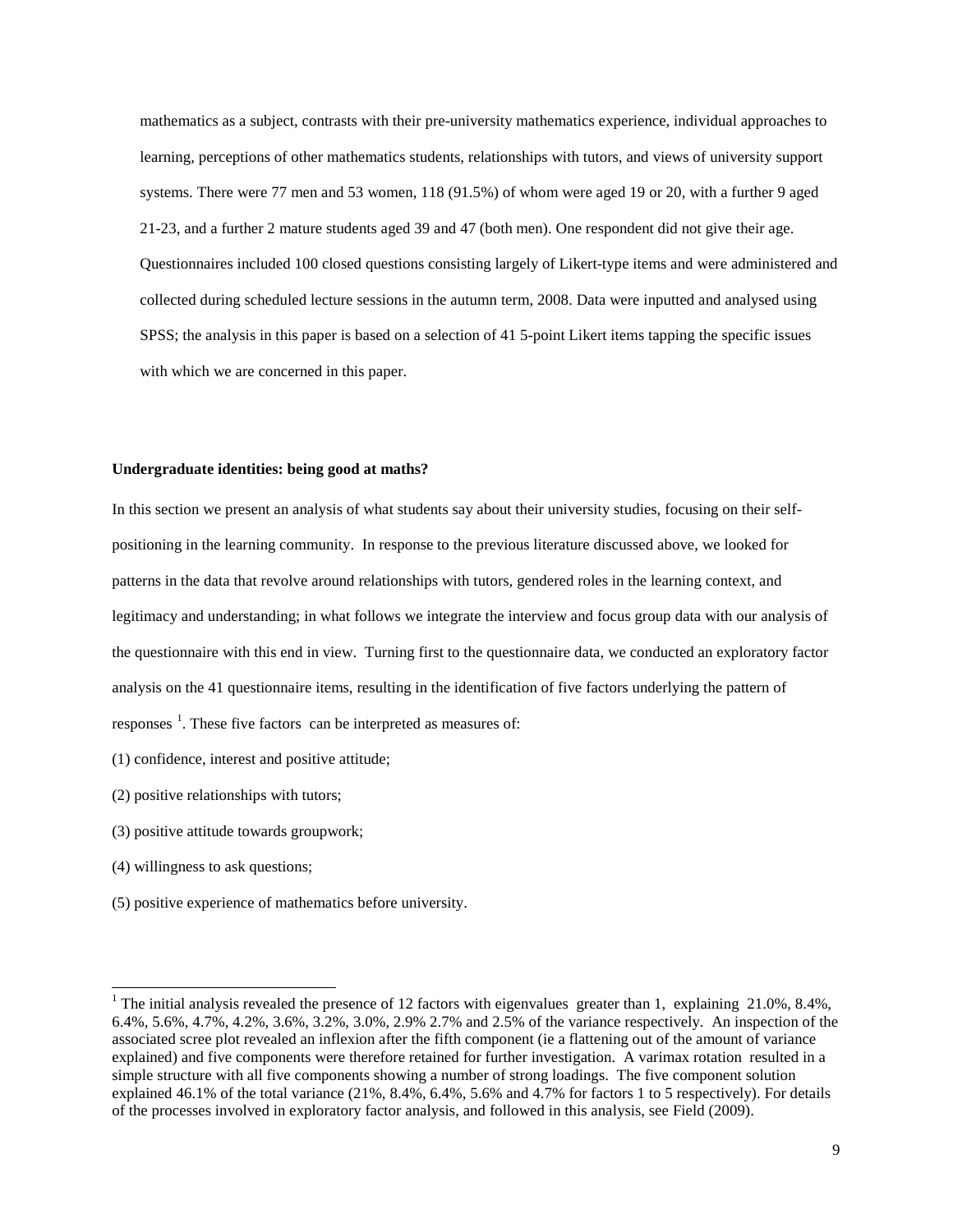As these tentative labels suggest, these emergent factors map on to the issues we have already identified - Factor 2 with relationships with tutors, Factors 3 and 4 with gendered roles in the learning context, and Factors 1 and 5 with legitimacy and understanding. We discuss them and their contributing items in the relevant sections below.

# *Relationships with tutors*

The importance of relationships with tutors is particularly evident when students talk about changes in their learning environment: they comment frequently on the large classes which characterise university teaching in comparison to school and college, the increased pace (and pressure) as they move up through the years, and the increasing emphasis on independent learning. Within this context, tutors are described as having unquestioned power and authority, and the focus group narratives in particular draw heavily on familiar portrayals of mathematicians as eccentrics and poor communicators by definition, with the implication that student/tutor relationships cannot be other than poor. For example Jess (Middleton Year 2) tells the following story as part of a general account in the group of poor teaching and confusion:

In one of his tutorials - he doesn't particularly help you. I said "I don't understand it, can you just look at what I've written for this question" and he just looked at it and said "Your answers are strange" and walked away. *[Laughter in the group as a whole]*

Other Middleton 2nd years report further on the power imbalance and tutors' failure to explain adequately:

- Nick: If you've got someone who's going to patronise you if you're totally wrong then you'll be reluctant to shout out (I won't mention any names) ..
- Megan: They pick on you..
- Nick: It's just the response you would get if you were to be wrong it would be "how do you not know?" - that kind of response.

Megan: "Why don't you know it, it's blatantly obvious, it's simple" – no it's not!

Like Jess, who talks about aiming high but always being 'second best' (T'll probably get a 2.2 but I always aim for one mark above ... I didn't get A at A-level I only got B, and I didn't get the A\* at GCSE I only got A, so I'm not going to get a first I'll only get a second'), Emma (Middleton Year 2) finds it difficult to describe herself as a good student, both to herself and to others. Her (tentative) identification of herself as able is hedged by being set within the context of her tutor's assessment of her: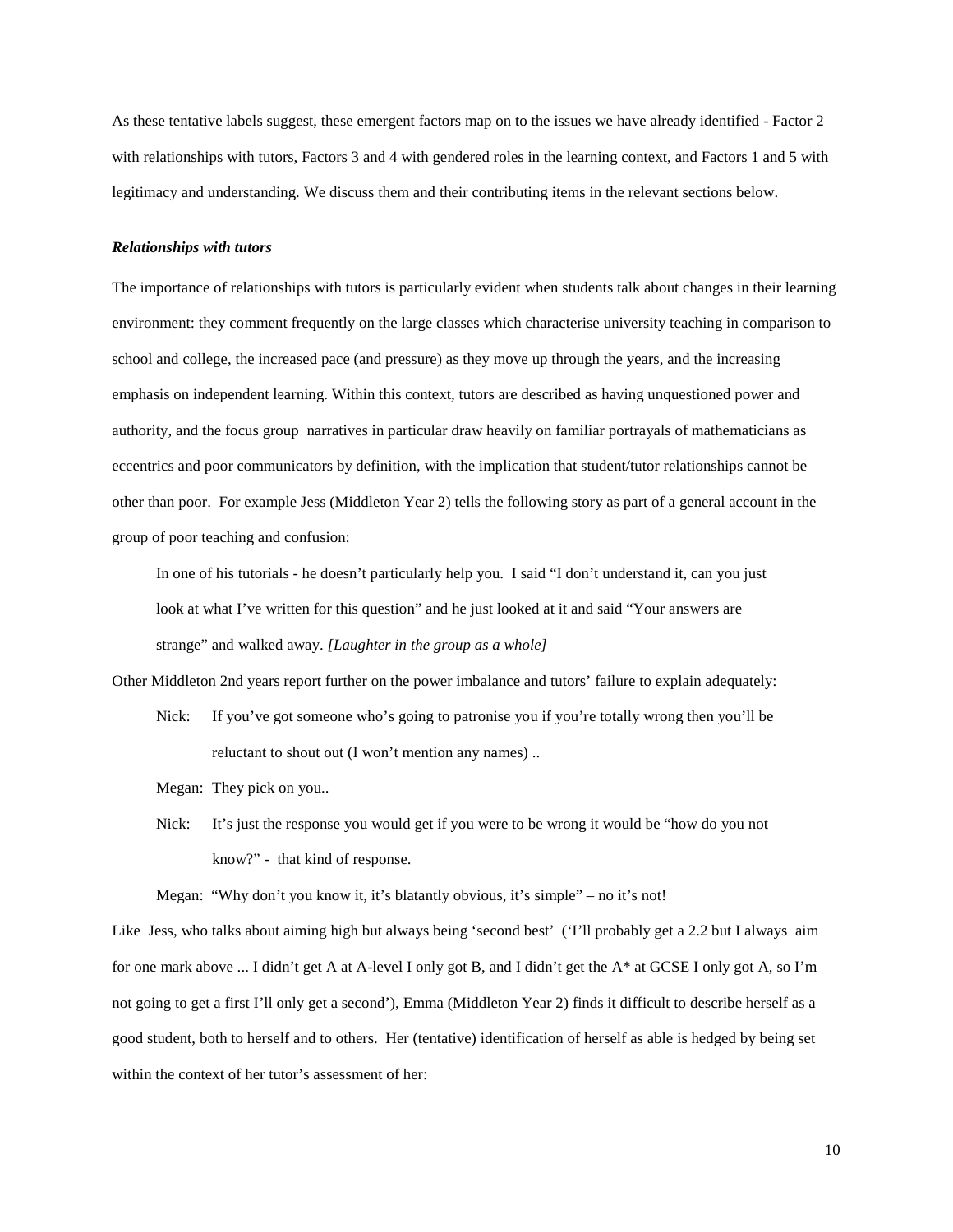My tutor seems to have high expectations of me after my results last year but I just hope I get through it and get a decent grade by the end. … I used to think [I can't get a first] but last year I got a first so it's kind of a big shock, and that's why I think my tutor has more faith in me than I do. … I never had it so to say I'm going to get this and I'm going to get that when I don't actually know, I don't want to say it and then fall flat on my face.

Matt, in the same Middleton Year 2 focus group as Emma, tells his success story in a strikingly different fashion: **'**I don't want to sound big headed but I'm hoping for a first. I think I'm on the way to getting that. …. my tutor has been trying to get me to do a PhD……'.

While there is agreement among students about the nature of relationships with tutors, the suggestion that there are gender differences in how these are experienced is borne out by the factor analysis: men scored significantly higher (and thus more positively) than women on factor 2 (positive relationships with tutors)

# Insert table 1 about here

As can be seen from the results in Table 1, women respond more negatively to every item, although in two cases the differences are not significant. Debbie (Bradley, Year 1) presents an example of the complexity and impact of relationships with tutors in this account of difficulties with a university tutor:

So there was something, and I can't even remember what the question was but it had something, we had to do the chain rule in it and my mind just went, I don't even know how to do this chain rule. I don't really understand it. So I went to Dr Fox and we've had some dealings before but we're all right now. And he was like, you know, "oh, you know, you're gonna have to get sorted out with these type of things, you know", and I flushed up and everything. But I sit it out, you know, because he's upset me before but I just think no, I'm determined to learn so I'll just, even if it's uncomfortable I'm not bothered. And so he gave me some examples and showed me, so I was saying well I learnt it through this DIDO and whatever and he said "well, she's obviously not a very good teacher your teacher if she's stressed on that and not on the other". And I felt disloyal for not sticking up for her afterwards. I thought "no, she is a good teacher, it's not her fault, I should know it".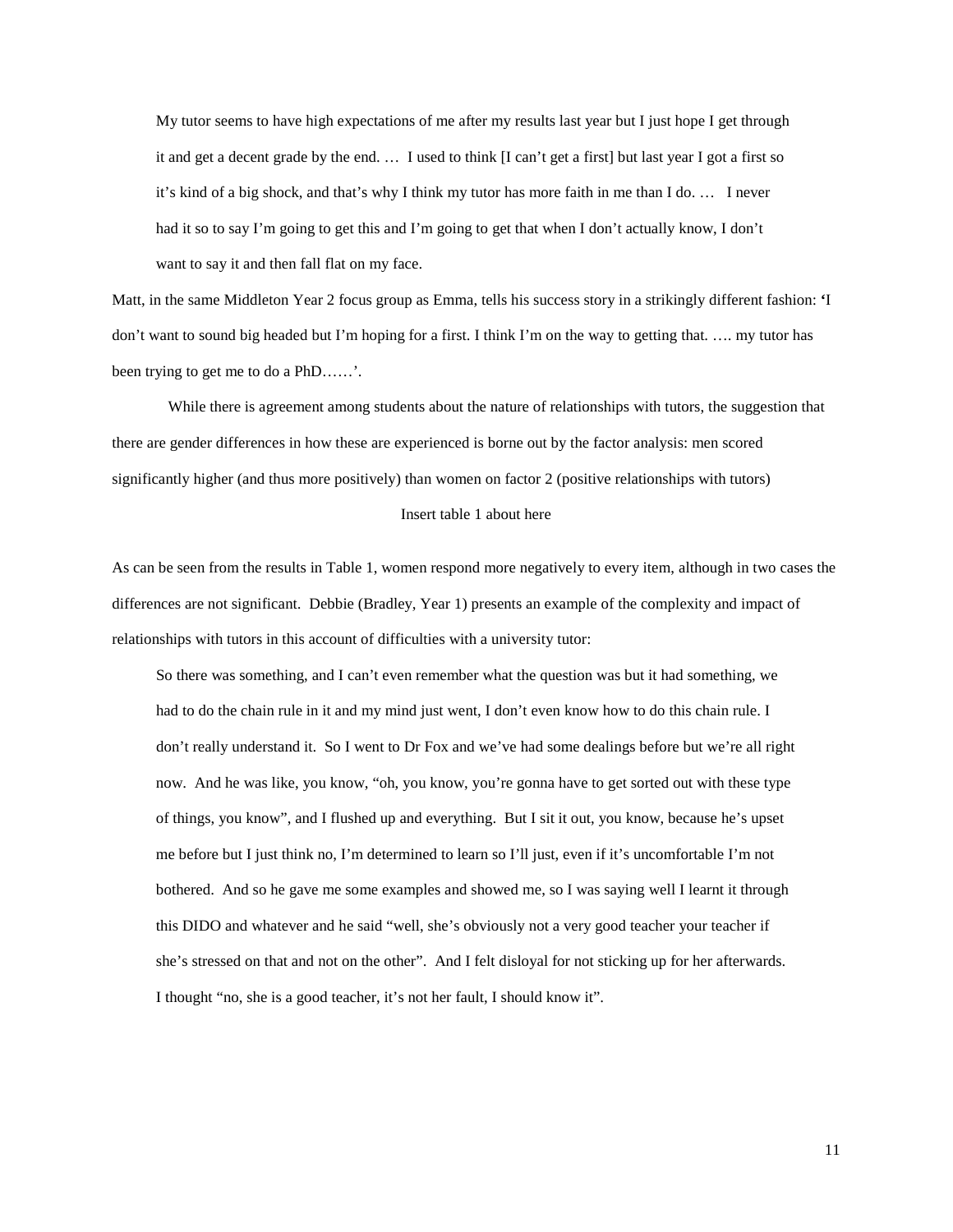# *Gendered roles in the learning context*

While relationships with tutors are clearly one aspect of gendered roles in the learning context, previous research indicates two further aspects of difference in terms of a preference on the part of women for group work and a reluctance for visible participation in class which is in tension with the need to ask questions in order to understand. Factors 3 and 4 identified attitudes to group work and to asking questions in class, with some interesting findings.

### Table 2 about here

Women scored more highly than men on factor 3, although this did not reach significance. As Table 2 shows, this factor included 6 items, of which five directly related to attitudes to working with others*.* While women were more likely to agree with the first four items, and to disagree with the fifth, these differences were not significant. However, one further item ('*I am better at mathematics than most other students on my course'*) loaded negatively on this factor; women were significantly more likely than men to disagree with this statement. There are various interpretations of this pattern: one may be simply that group work is a needed aid to learning, another that working with others enables recognition of their strengths in comparison to one's own; a further possibility is that the draw of group work might be to create a buffer against loss of confidence. The interview and focus group data suggest that all are plausible. Here, Roz (Farnden, Year 3) sums up the benefits:

We all enjoy collaborative working because although you might be doing your own project, doing a stats project with discrete data sets, but, you know, did you get this problem on your set. And it's a kind of reassurance thing that you are actually doing the right thing, you have understood it properly or …..some people are really good at understanding that bit but woolly on that and somebody else….. and then you can…. We've all…I think we've all done better, well I've certainly done a lot better than I would have done if we hadn't had each other.

Factor 4 comprises four items, all of which relate to seeking help and asking questions in class: 'I go and ask lecturers for help when I need it', 'In a mathematics class or tutorial I would never volunteer an answer or speak out', 'In most mathematics classes or tutorials I am happy to ask questions' and 'I think I would approach most of my lecturers if I had a problem I really could not tackle'. While women scored more highly than men on this factor, the difference was not significant, as was the case with the contributing items. Previous research suggests that speaking out or not is a dilemma for women; clearly they seek to understand, but this can expose them. However,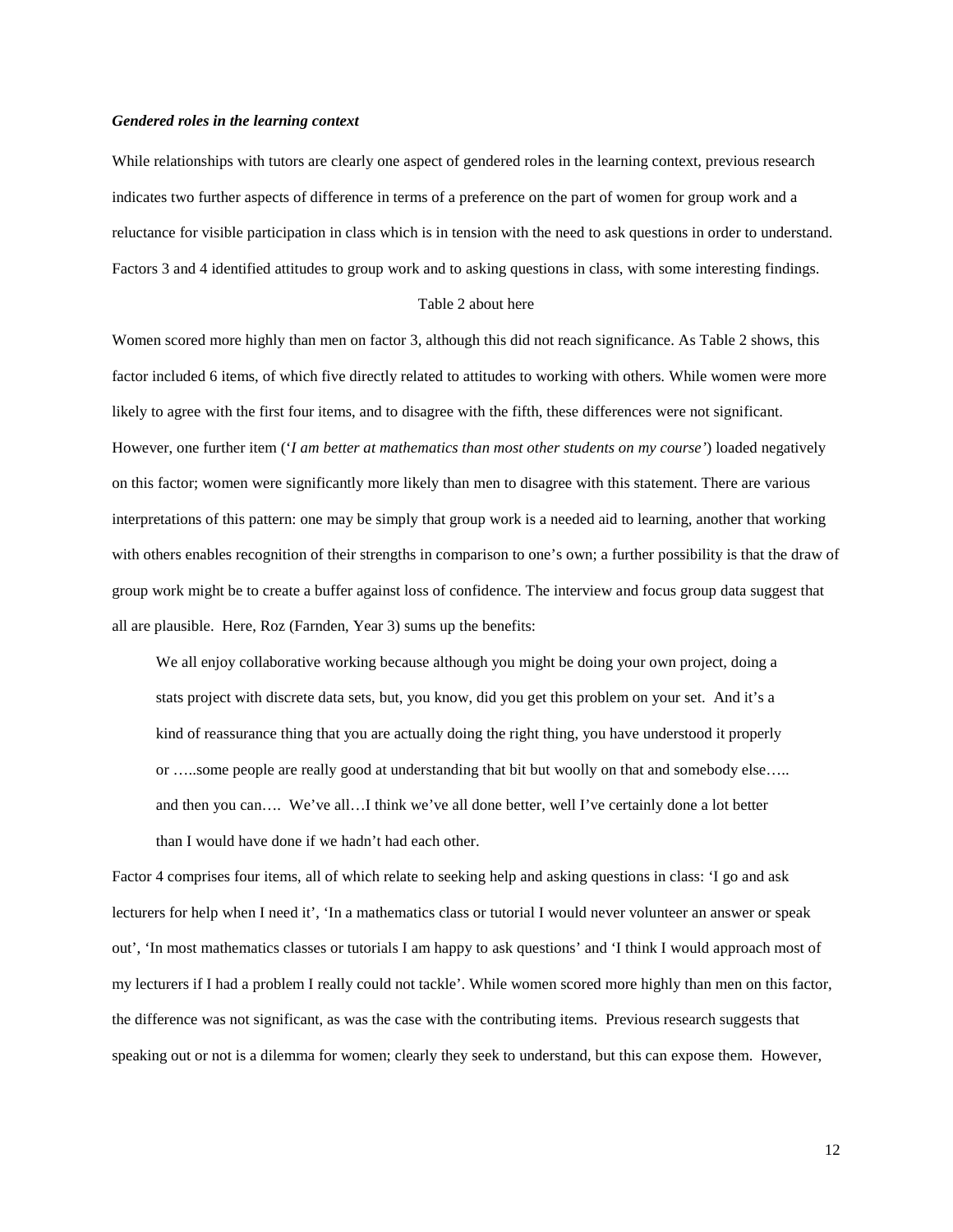there is a difference between seeking out a tutor outside class as Debbie describes above, and speaking out in class; here Diane (Bradley, Year 1) explains why she will not do so:

There was this one girl who, the poor girl, she sort of well [said] "shouldn't that be negative x or something" and he said "no". "Oh", and then she was.... she tried but she was wrong. Which is why I'd never point it out.

Sarah (Bradley, Year 1) comments that students who will speak publicly in lectures are much more likely to be men; if they notice a mistake, the women would not normally speak out, whereas the men will:

I think they are more likely to be the ones that are going to point out there is a problem, you know, "there is a mistake on the [board]" or something like that, I have never seen a girl do that, well I have done a couple of times but I never really, I wouldn't do it in a lecture… they'd probably just leave it, or, you know, say to the person next to them, "that's wrong" or something like that but I wouldn't think they were going to shout it out unless they are quite a woman.

Carol (Bradley, Year 1) brings factors 3 and 4 together in her explanation of why she informally seeks out other students when she is stuck:

I think it's just reassurance that you're not completely stupid because you can't do it, and just bouncing ideas off another person is better than sitting in your room attempting a question 50 times because you don't know how to do it. …. It's easier to talk amongst yourselves [outside of lessons] whereas in a tutorial you kind of feel under pressure just to not say anything in case it's the wrong answer.

# *Legitimacy and understanding*

While factor 5 (positive experience before university) shows no significant gender differences (although men do score more highly), the picture changes somewhat for students once they arrive at university, as indicated by the pattern of results on factor 1 (confidence, interest and positive attitude). Factor 5 clusters together three items which complete the sentence 'Before I came to university…': *'Mathematics was one of my best subjects'*; *'Mathematics was one of my favourite subjects'*; and *'I was better at mathematics than most other students in my class'.* The broad agreement with these statements by the students in our sample accords with previous findings that students often study mathematics at university simply because they are good at it and find it easy (eg Brown & Macrae, 2003). Factor 1, however, identifies a familiar theme of coping with difficulty and challenge once at university: its thirteen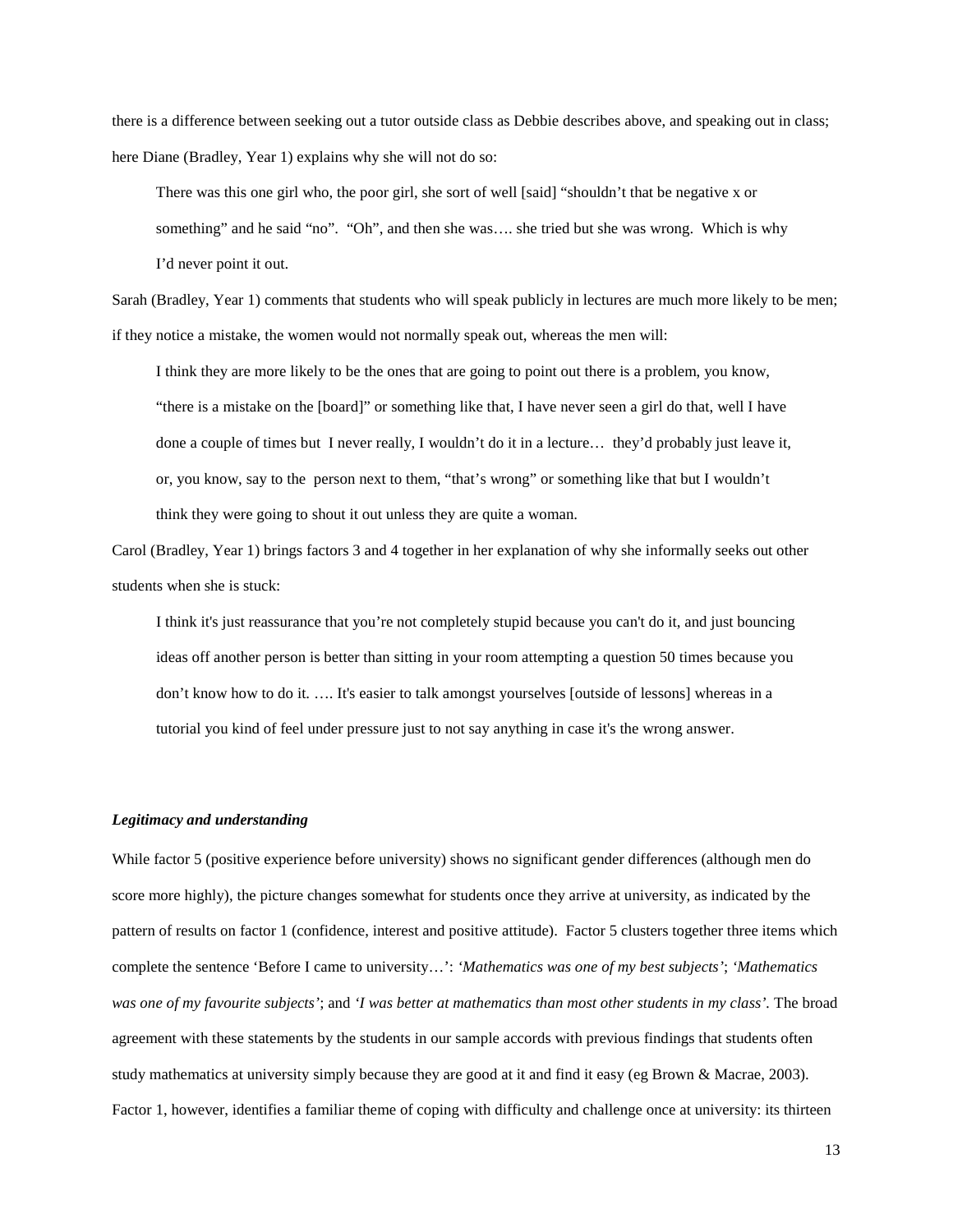items primarily tap 'positiveness' (*'I feel more positive about mathematics'*), confidence (*'My university experience has resulted in me being more confident with mathematics' / 'I feel I have the knowledge and confidence to help others in the class' / 'I realise that I am not very good at mathematics'*)*,* motivation (*'I don't really want to do mathematics any more'*) and interest (*'I realise that I am not very interested in mathematics'*), together with observations on university/school teaching comparisons (*'Mathematics was more fun at school'* / '*Mathematics is taught better at university than school' / 'The style of university teaching (lectures and tutorials) suits my learning style'* ). While women score less positively on this factor than men, and on 11 out of its 13 individual items, the difference for factor 1 itself is not statistically significant. However, as Table 3 shows, the two highest loading items on factor 1 show significant differences, with men more likely to agree and women more likely to disagree with both *'I feel more positive about mathematics'* and '*My university experience has resulted in me being more confident with mathematics'*. In the light of their favouring of group work, women's greater likelihood of disagreeing on another factor 1 item *'I feel I have the knowledge and confidence to help others in the class'* is an interesting reflection of comparisons with the student body as a whole as is their greater likelihood of agreement with the independent (ie unrelated to factor 1) statement that *'Most mathematics students are cleverer than I am'*. As we have suggested above, it appears that mutually supportive small group work outside of formal settings provides a buffer against loss of confidence.

# Table 3 about here

Complementing the issues regarding tutor relationships indicated by factor 2, the interview data suggest that perceived lack of understanding is part of the issue in women's reported loss of confidence. Debbie describes a strong desire to understand which is not responded to in the way she wants by tutors:

I think I was hooked up on, I didn't understand… It was a case where we were doing the multiplying out of the matrices and stuff. I knew how to do, I learnt how to do it, I didn't understand why, why are matrices there in the first place, why do we have these groups of numbers, what does it mean, what's the point? You know, I didn't actually understand what they were for. I like to understand exactly what it is I'm doing and I was talking to a PhD student and he sort of explained to me, he said, "really what you need to do is just learn it and it will come, the understanding will come, you find that", you know, he said, "you'll find it better if you can just try to adopt that attitude rather than get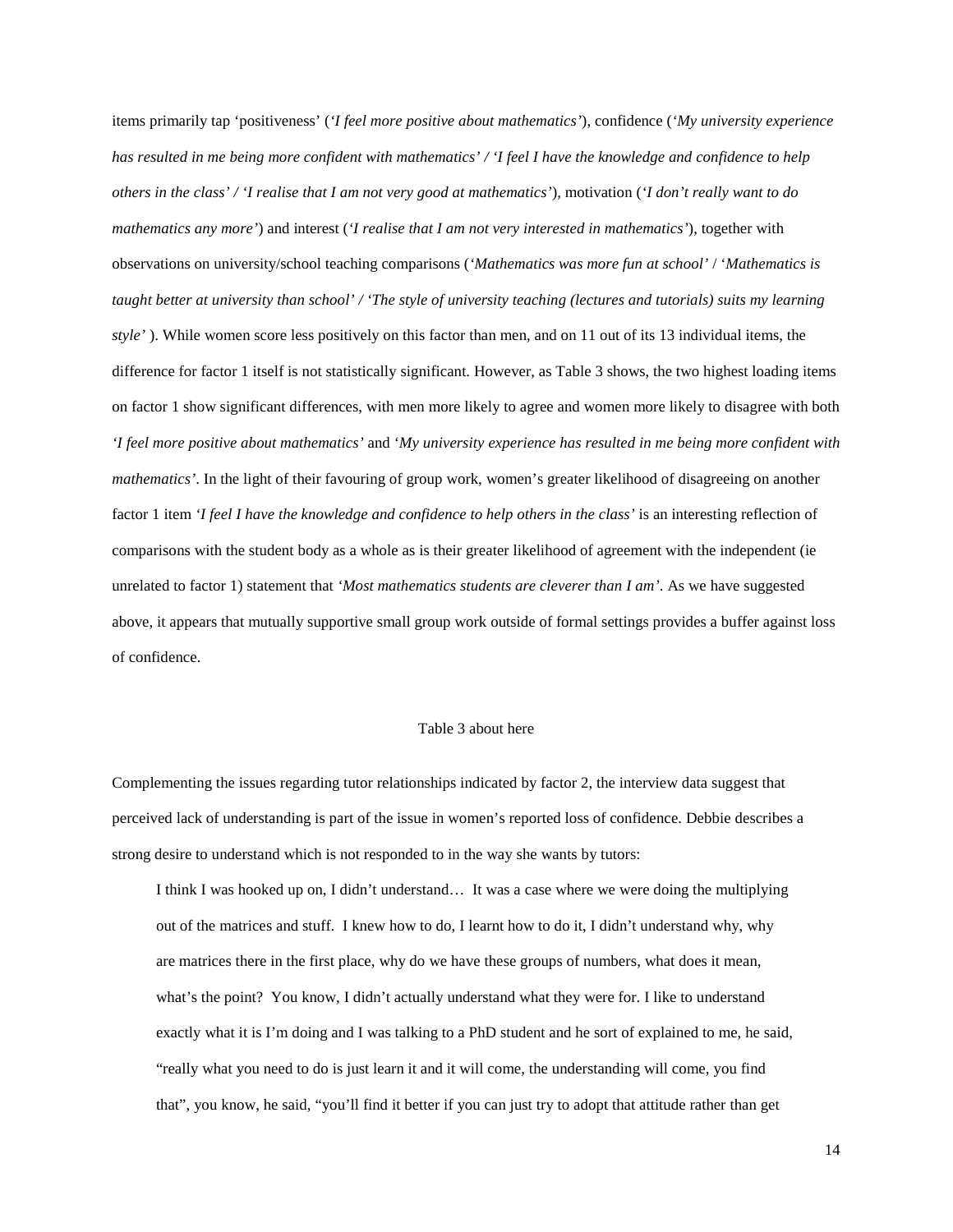too stressed on understanding it". But I like to know what it is [laughs] and I used to, like, knock on the lecturer's door, "please", you know, "why with the matrices, what's the point of it?".

Indeed, Diane thinks that lack of understanding will be her undoing:

I mean, in some of the homeworks I'm getting good marks but I don't understand it to the same extent that I understood the A-Level maths which is why I think I'm going to do worse. .... on some of the exercises I'd written next to a question "I really don't understand what I've done here". ... Because I got those questions right but I still didn't understand what I was doing really.

In contrast, Richard (Bradley, Year 1), acknowledges the issue but stands away from it, prioritising right answers: I think I'm the kind of person who should care about understanding but I don't … but I am competitive … I'm the kind of person who you'd think would want to know, but getting the right answer is more important …….it depends what you mean by understanding, maybe I want total understanding and unless I have total understanding I think I don't understand at all … but I understand well enough to carry on.

# **Survival and resistance**

The data reviewed in the previous section suggest that, in keeping with previous research, men and women differ in the ways in which they experience university mathematics, leading to greater expression on the part of women students of what we have called fragile identities. Our question is, however, whether and how women resist such fragility, and what resources they might draw on to do so – it seems reasonable to suppose that their continued study of mathematics beyond the compulsory years is indicative of the development of strategies of survival. In this final section we explore the data for emerging evidence of resistance to ascribed positions and a refiguring of women's relationships with mathematics. We focus in particular on women's recognition of and resistance to gender and ability discourses, and on the related impact of the availability of space for group work and for one-one access to tutors at Middleton and Farnden universities as a means of – literally – creating spaces for women to be mathematical.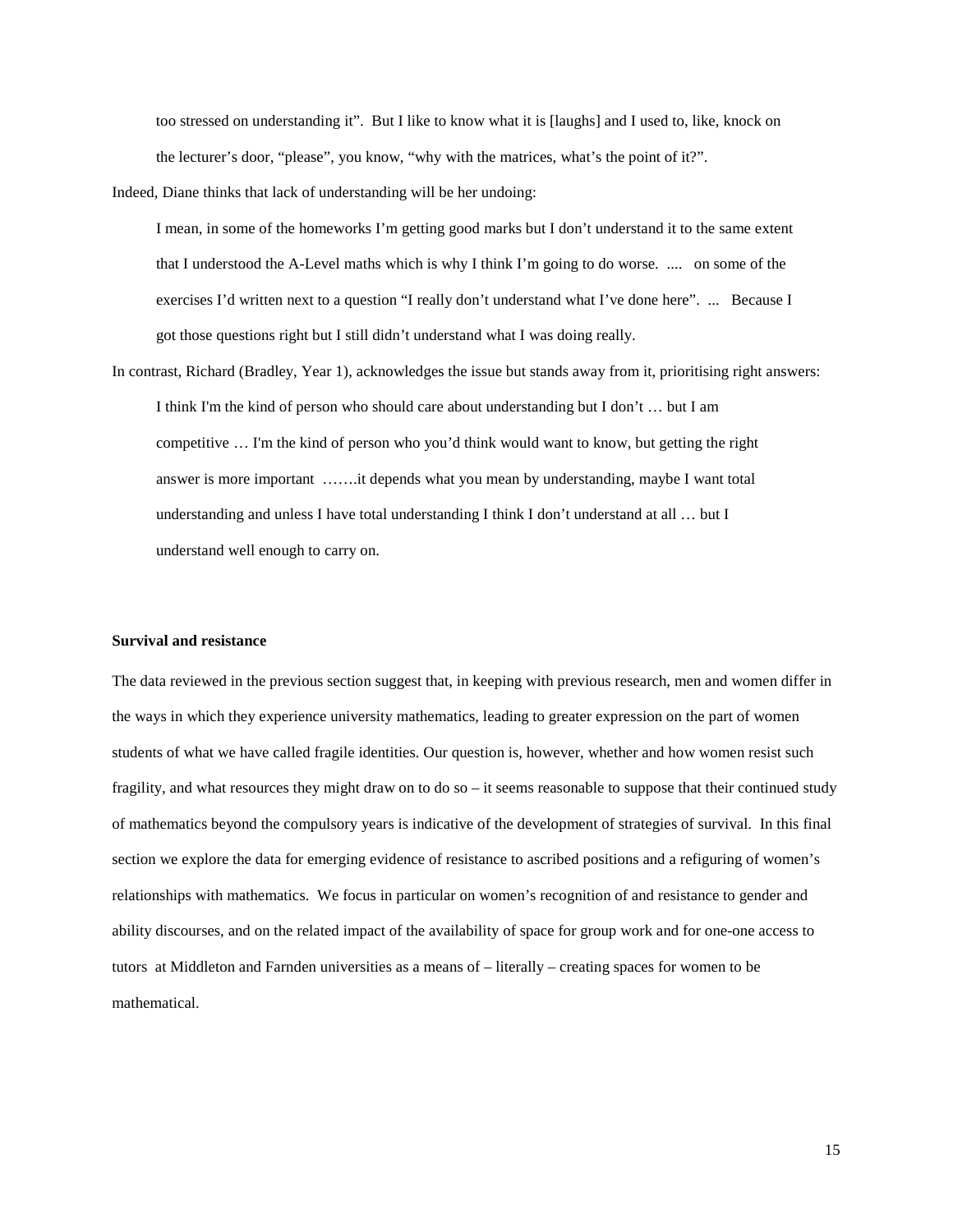## *Reflecting on gender and ability discourses*

Although our data suggest that women's experience of university mathematics is frequently negative, there is evidence that some students reflect on the gender dynamics of university mathematics in ways which signify resistance to the status quo by subjecting it to scrutiny and criticism. In their study of mathematics in popular culture, Mendick *et al (*2008, 33) report that 'participants showed a critical awareness that the images they held of mathematicians were clichés and often both used them and distanced themselves from them'. Similarly, some women students tell their experience in critical ways which support a re-authoring and refiguring of their relationships within the classroom and the institution via a 'debunking' of traditional hierarchies. They are dismissive of male pretensions, for example. Diane observes that men are over-confident, and she is critical of their competitive behaviour:

[They are] usually men .....they're getting too big headed and they know 'I can do this' …. They're all smug and they sit there and they're filling in the answers and then they sit back and sort of look over at what the other guy who's sitting next to them… like, 'Huh, you've done it wrong there'.

Sarah also comments on gender issues, demonstrating her struggle with stereotypical comparisons concerning the nature of male and female success in mathematics as being based on male 'natural flair' contrasted with female 'effort'. In her lengthy reflection, we see how she tries to resist the implications of such assumptions for her own mathematical ability, beginning with this comparison with her brother:

I mean my brother, my brother was quite good at maths as well, but different to the way I am, I don't, erm, I mean, I would usually say that guys can usually be the ones who have this amazing ability, you know, just to be able to see it but [there] was a girl and she was just the same as, you know, you would think a guy might be ….

Her hesitance and back-tracking is indicative of how difficult it is to sustain her position of rejecting stereotypical assumptions as she oscillates between ascription of natural ability to men and her assertion that women can meet this criterion too. However, it is notable that her counter-example positions the solitary woman who is good at mathematics as 'the same as you would think a guy might be' – and thus by definition not truly feminine in her mathematical ability. Going on to talk about herself, she pulls back from the 'natural ability' discourse, and begins to formulate a position which recognises that success in mathematics as a result of working hard is genuine success: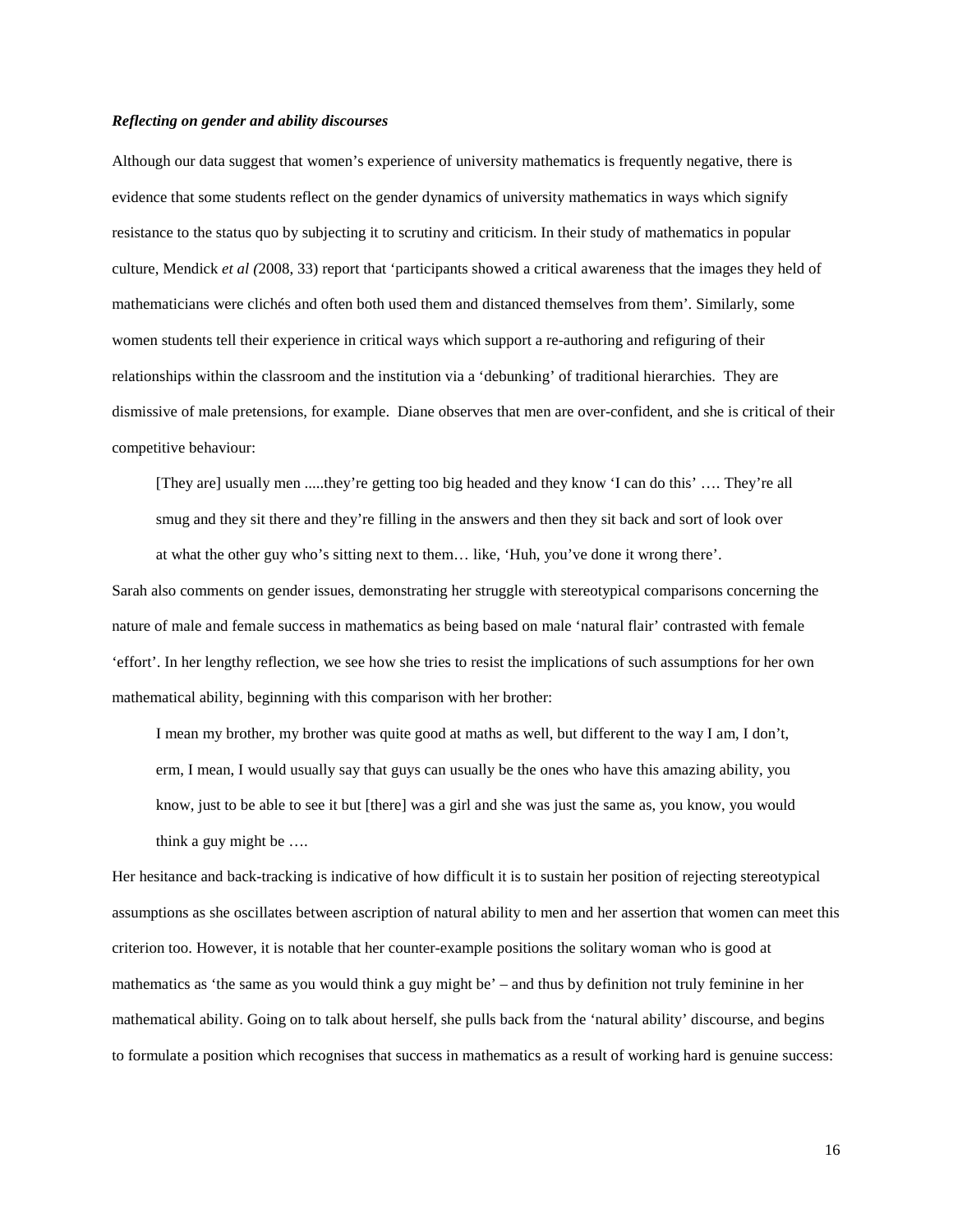… and my brother as well he, I think he just didn't try actually, to be honest, but he, I think I was maybe better than him, not, you know "I was better than him" I don't think I was as natural at it as him but in a way I did better and I could do it better.

Unable perhaps to fully articulate this position, she returns to the gender comparison, providing further counterexamples in both directions of men who lack natural ability and women who possess it, reflecting on how she has changed her views:

But, erm, I think that, I think there a lot of guys that can't do maths as well and there, I used to, I think I used to think that it was more a guys' subject but, I don't know, recently I think that girls, there are a lot of girls that are good at it as well and they have this natural thing where they are brilliant, erm,

That this is a difficult position to maintain is demonstrated by her subsequent difficulty and appeal to the interviewer:

... and if a guy is good at it then usually he is really good at it, like, he can just do it but saying that, I mean, it is all this different things because I know a guy who is doing maths and he is quite, he is really struggling but he is still ... doing maths. *[But there are women you know that are good at it?]* Yes, I mean, maybe usually if a guy can be like more, erm, natural at it but there is all the other cases isn't there?

Thus we see an ongoing resistance in Sarah's interview as she struggles to articulate a position of being female and good at mathematics which does not undermine either her mathematicalness or her femininity. This is clearly difficult within the traditional kind of environment described by Diane and other students in the study; in the next section we explore the potential of the support centre environment for creating 'ruptures of the taken-for-granted' (Holland *et al.*, 1998, 141) which sustain resistance to dominant discourses of what it is to be a successful mathematics student.

# *Colonising learning spaces*

Farnden and Middleton are importantly different from Bradley University in that both have dedicated mathematics support centres. One impact of the availability of such spaces appears to be a shift in relationships with tutors which reduces the kinds of power imbalances reported above. Reflecting on the relational positioning of tutors and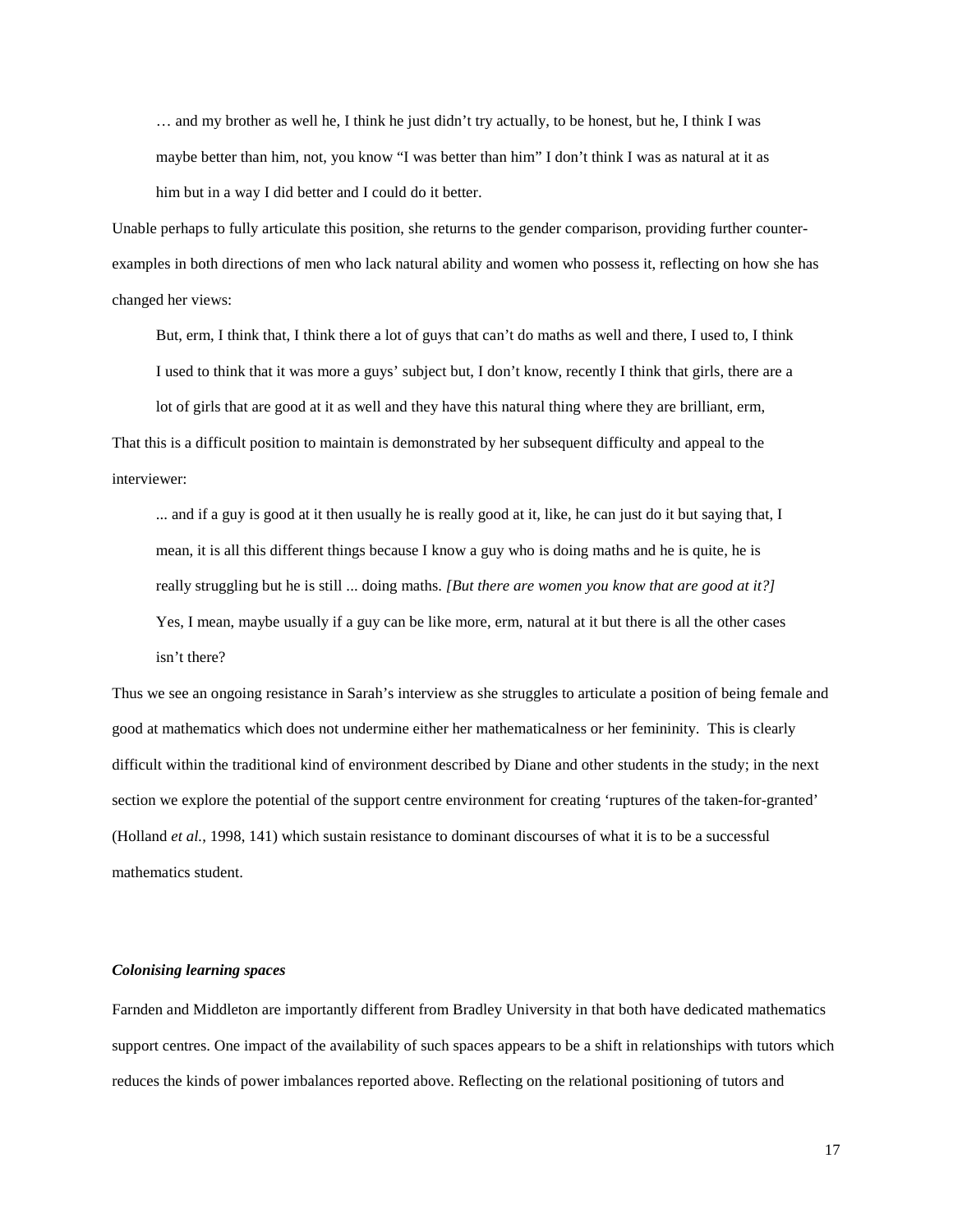students, Roz described a subtle shift in power relations when approaching tutors for help on the neutral ground of the mathematics support centre as opposed to their own offices:

If you go to their office …. you know there's a queue of people behind you , they were doing something before you arrived if there wasn't anyone in the queue ahead of you so you feel like you're bothering them, it's their space as well and you're going into *their* office, whereas maths support is neutral ground for everybody … it doesn't belong to anybody.

Rachel and Liz (Farnden, Year 3) explain further how they feel differently about interaction with tutors in the support centre, describing how one-to-one discussion enables them to follow through queries with tutors in a way which they would not do in formal classes, when they have had time to think about the question. Both agree that interactions are different, not because of the tutor but because they themselves approach the situation differently, with more motivation and preparation:

Liz: ... they'll sit down and work an example, and if you don't get it, they will try and be as helpful as they can. ...

Rachel:... yes, and it's also at a time that you've chosen to go and do it so you're more motivated ... Liz:... and you've studied the right question ...

The support centre setting also enables small group teaching which feels less exposing:

Rachel: ... in your little group you can have a lecturer sit down and explain it to you which might be better for some people, because some people might not want to ask a question in front of the whole lecture whereas they will in the maths support centre just to one of the tutors.

Rachel goes on to explain why she prefers this:

I don't like to ask public questions myself, I would rather go to maths support afterwards and be able to ask it myself..... I think it's because I don't want to look stupid in front of the rest of the group. It could be a really simple question and it's one simple answer that will give you what need, but in front of everybody….

Given these observations, it is perhaps telling that the gender difference in factor 2 scores (positive relationships with tutors) was not significant among Middleton students (women at Farnden are few, and the Farnden sample size is small, hence this sub-sample is not included in the statistical comparisons between universities); however, the difference remains significant for Bradley students – men reported more positively on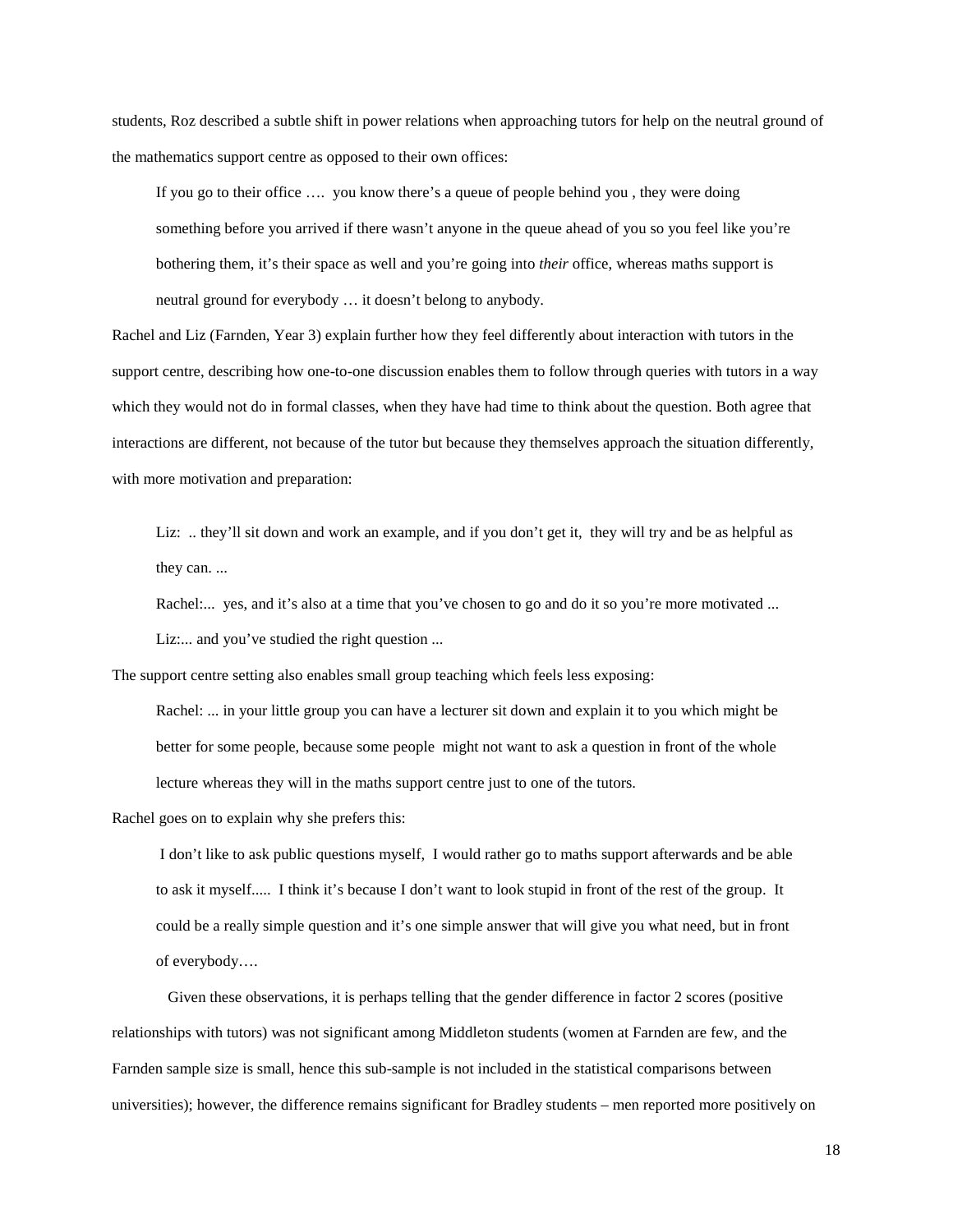relationships with tutors at this university. These contrasts are illustrated in Table 4, which shows a further difference between these two universities with respect to factor 3 (positive attitude towards groupwork): while Bradley university shows no significant gender differences, Middleton women score significantly higher than men. The focus group data from both Middleton and Farnden suggest a general appreciation for the support centres and the opportunities for group work that they afford; the questionnaire data suggest furthermore that this is particularly significant from women's point of view.

#### Table 4 about here

Given the data we have reviewed above on relationships with tutors, and on gendered roles in the classroom context, the impact of the availability of space is potentially far-reaching in terms of students' access to learning and their relationships with mathematics. As we have reported elsewhere (Solomon et al 2010), support centres appear to have a significant impact on discourses of ability and learning: they lead in particular to an appreciation of, and emphasis on, collaborative work and, in consequence, to a shift in attitudes towards university mathematics as a community of enquiry as opposed to individual performance-oriented pursuit. Thus the dynamics of the support centres provide a context in which all students can take up empowered positions with respect to mathematics: as Roz says, the Farnden centre became 'the place to be' where 'everyone has something to offer'. The discursive shift towards an emphasis on collaboration rather than competition and on recognition of the value contributed by all students provides further resources for resistance to dominant discourses. While we would argue that this benefits all students, our data suggest that this may be particularly the case for women in providing new ways of being both mathematical and female.

# **Conclusion**

Previous research suggests that one of the problems for women mathematics students is that there is no discursive space in which they can belong, since the available identities and cultural norms are masculine. While Seymour and Hewitt argue that to some extent women can only succeed by taking up what are essentially masculine roles, our data suggest that some successfully resist ascribed identity positions despite the difficulties presented by the often unquestioned norms of university mathematics environments. Our analysis indicates that relationships with tutors are central to their experience, and that these impact not only on confidence but also on access to mathematics itself.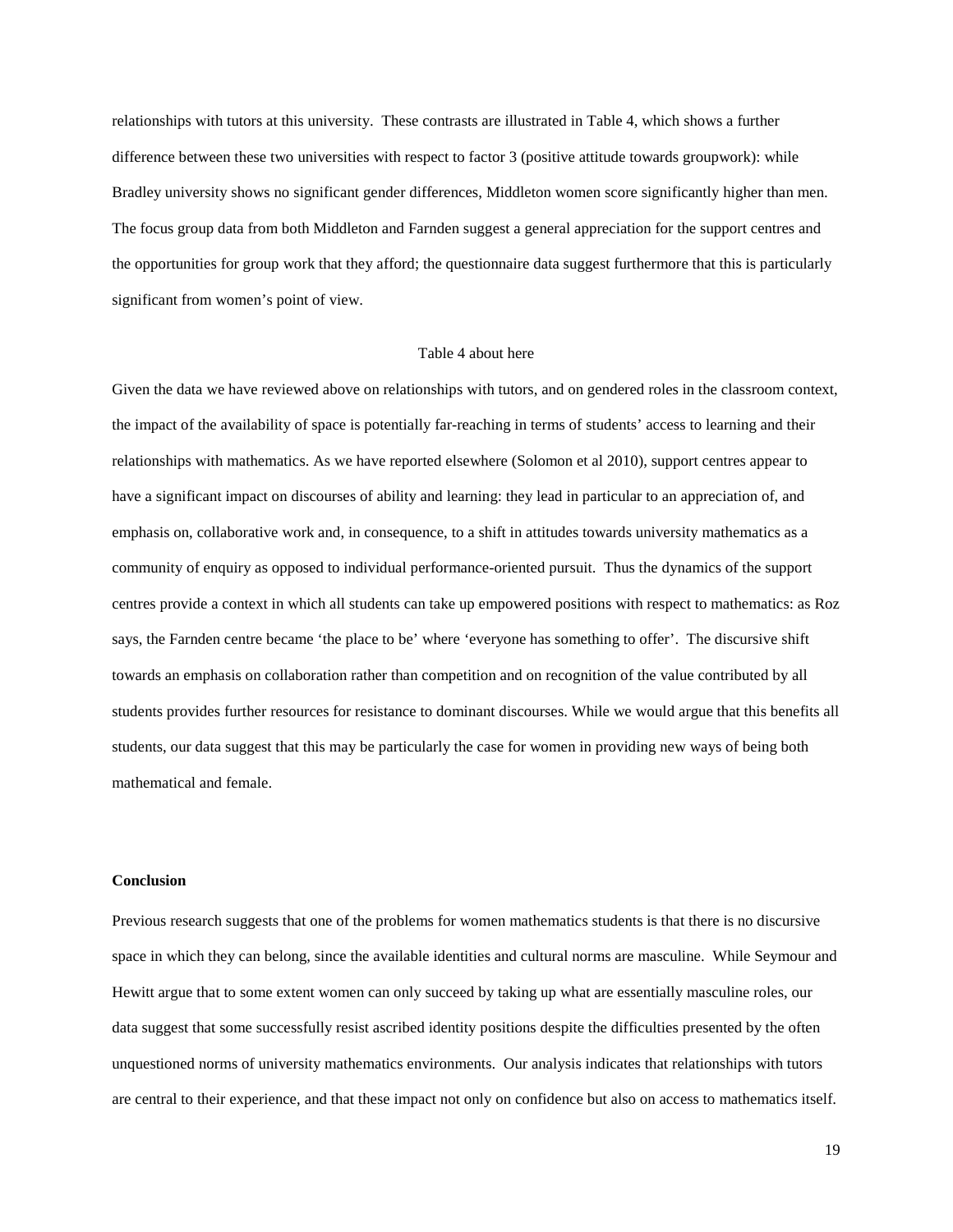However, the women in this study also describe challenging the status quo, resourcing this by critical analysis of their situation, and by capitalising on the provision of 'legitimate' working space. These 'ruptures of the taken-forgranted' (Holland *et al.* 1998, 141) appear to make a significant difference in opening up different ways of being undergraduate mathematics students.

# **References**

- Bartholomew, H. (1999) Setting in stone? How ability grouping practices structure and constrain achievement in mathematics. *Annual Conference of the British Educational Research Association.* University of Sussex, Brighton.
- Bartholomew, H. (2000) Negotiating identity in the community of the mathematics classroom. *British Educational Research Association Annual Conference.* Cardiff University, 7-10 September.
- Bartholomew, H. & Rodd, M. (2003) A fiercely held modesty: The experiences of women studying mathematics. *New Zealand Journal of Mathematics,* 32(3)**,** 9-13.
- Boaler, J. (1997) *Experiencing School Mathematics: Teaching Styles, Sex and Setting*. Buckingham, Open University Press.
- Boaler, J., Wiliam, D., & Brown, M. (2000). Students' experiences of ability grouping-disaffection, polarisation and the construction of failure. *British Educational Research Journal, 26*(5), 631-648.
- Brown, M. & Macrae, S. (2005) *Full report of research activities and results: Students experiences of undergraduate mathematics: Reference number: R000238564,* (Swindon, Economic and Social Research Council).
- Brown, M. & Rodd, M. (2004) Successful undergraduate mathematicans: A study of students in two universities *28th Conference of the International Group for the Psychology of Mathematics Education.* Bergen, Norway.
- Creese, A., Leonard, D., Daniels, H., & Hey, V. (2004). Pedagogic discourses, learning and gender identification. *Language and Education, 18*(3), 191-206.
- Field, A. (2009) *Discovering Statistics Using SPSS* (London, Sage)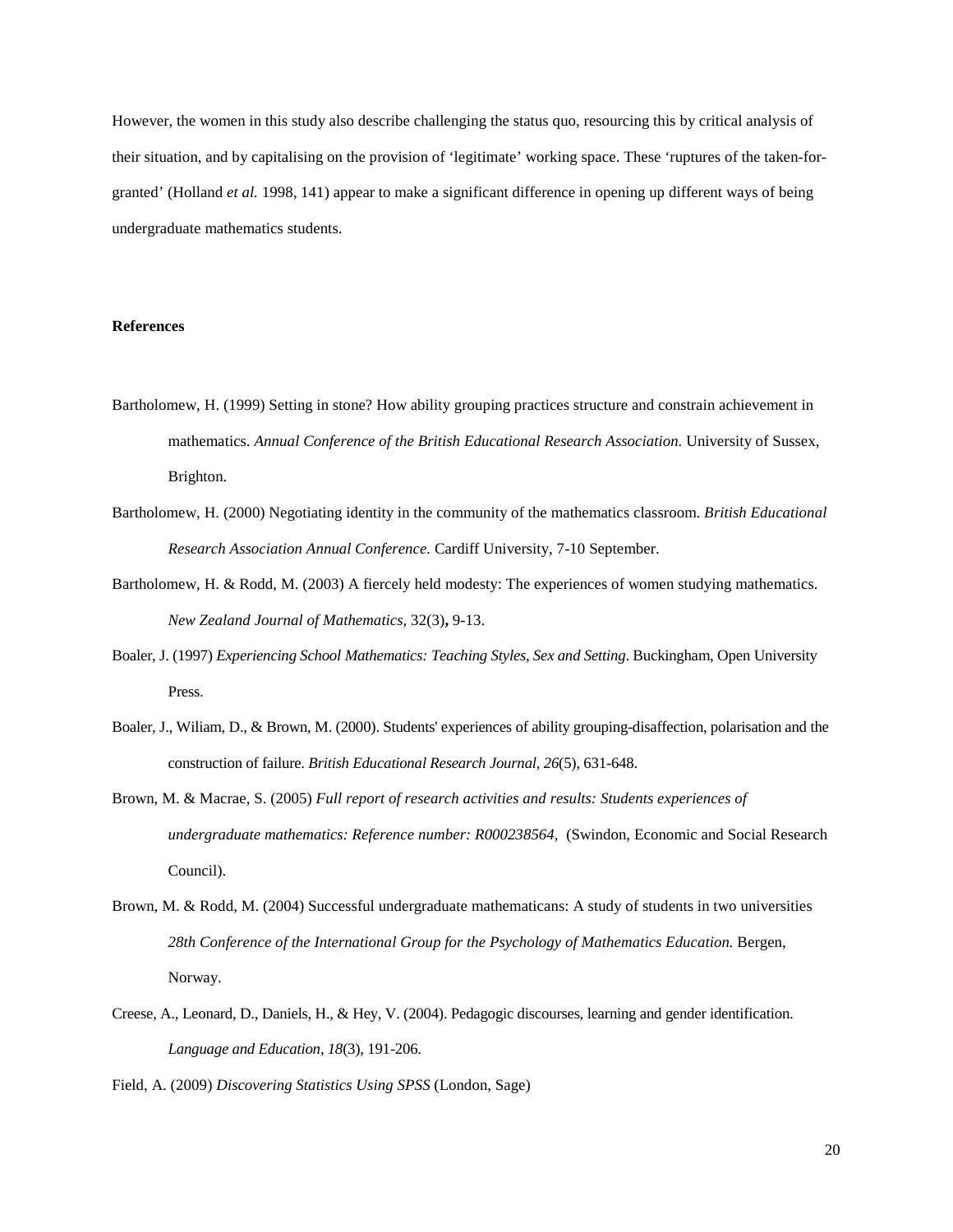Gee, J. (2001). Identity as an analytic lens for research in education. Review of Research in Education, 25, 99-125.

- Holland, D., Lachicotte Jr, W., Skinner, D. & Cain, C. (1998) Identity and agency in cultural worlds, (Cambridge, Massachusetts, Harvard University Press).
- Macrae, S., Brown, M. & Rodd, M. (2001) Maths is gorgeous: First year students' views of mathematics *British Education Research Association.* Leeds, England.
- Mendick, H. (2005). A beautiful myth? The gendering of being /doing 'good at maths'. *Gender and Education, 17*(2), 203-219.
- Mendick, H., Moreau, M.-P. & Hollingworth, S. (2008) *Mathematical images and gender identities.* Report for UK Resource Centre for Women in Science, Engineering and Technology (UKRC).
- Rodd, M. & Bartholomew, H. (2006) Invisible and special: Young women's experiences as undergraduate mathematics students. *Gender and Education,* 18(1)**,** 35–50.
- Seymour, E. & Hewitt, N. (1997) *Talking about leaving: Why undergraduates leave the sciences* (Boulder, CO., Westview Press ).
- Sfard, A., & Prusak, A. (2005). Telling identities: in search of an analytic tool for investigating learning as a culturally shaped activity. *Educational Researcher, 34*(4), 14-22.
- Skinner, D., Valsiner, J. & Holland, D. (2001) Discerning the dialogical self: A theoretical and methodological examination of a nepali adolescent's narrative *Forum: Qualitative Social*
- Solomon, Y. (2007a). Experiencing mathematics classes: gender, ability and the selective development of participative identities,. *International Journal of Educational Research Special Issue on Subjectivities in School: Socio-cultural and Activity Theory Perspectives*.
- Solomon, Y. (2007b). Not belonging? What makes a functional learner identity in the undergraduate mathematics community of practice?' *Studies in Higher Education, 32*(1), 79-96.
- Solomon, Y. (2008) *Mathematical Literacy: Developing Identities of Inclusion* New York: Routledge/Taylor and Francis.
- Solomon, Y., Croft, A. & Lawson, D. (2010) Safety in numbers: mathematics support centres and their derivatives as social learning spaces, *Studies in Higher Education* 35:4
- Walkerdine, V. (1998). *Counting Girls Out* (2nd ed.). London: Falmer.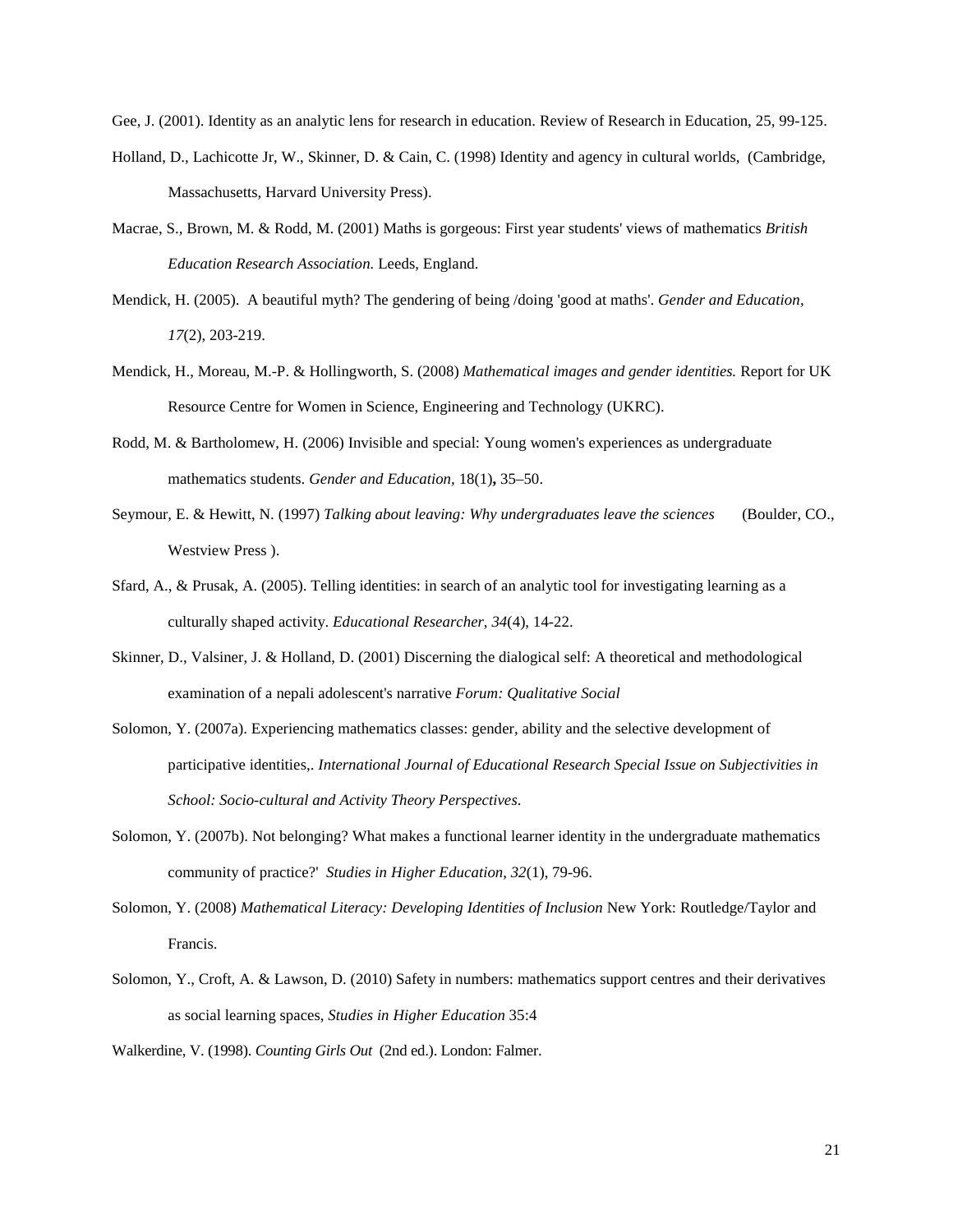|                                  | <b>Outcome</b>                | N(M)                                      | N(F) | $\mathbf{U}$ | z-score  | 2-tailed |  |
|----------------------------------|-------------------------------|-------------------------------------------|------|--------------|----------|----------|--|
|                                  |                               |                                           |      | value        |          | p value  |  |
| Factor 2:                        | Men more positive             | 74                                        | 46   | 1242         | $-2.483$ | 0.013    |  |
| "Positive relationship with      |                               |                                           |      |              |          |          |  |
| tutors"                          |                               |                                           |      |              |          |          |  |
| <b>Individual Factor 2 items</b> |                               |                                           |      |              |          |          |  |
|                                  |                               |                                           |      |              |          |          |  |
| I think most mathematics         | Men more likely to agree      | 77                                        | 52   | 1603.5       | $-2.189$ | 0.029    |  |
| lecturers are approachable       | Women more likely to disagree |                                           |      |              |          |          |  |
|                                  |                               |                                           |      |              |          |          |  |
| Most mathematics                 | Men more likely to agree      | 77                                        | 53   | 1512.5       | $-3.092$ | 0.002    |  |
| lecturers do try to help me      | Women more likely to disagree |                                           |      |              |          |          |  |
| learn                            |                               |                                           |      |              |          |          |  |
| When I ask lecturers for         | Women more likely to agree    | 77                                        | 52   | 1496.5       | $-2.547$ | 0.011    |  |
| help, I often do not             | Men more likely to disagree   |                                           |      |              |          |          |  |
| understand their                 |                               |                                           |      |              |          |          |  |
| explanations                     |                               |                                           |      |              |          |          |  |
| The feedback I receive is        | Women more likely to disagree | Differences not statistically significant |      |              |          |          |  |
| sufficient to enable me to       | Men more likely to agree      |                                           |      |              |          |          |  |
| make progress with my            |                               |                                           |      |              |          |          |  |
| academic work                    |                               |                                           |      |              |          |          |  |
| I think lecturers encourage      | Women more likely to disagree | Differences not statistically significant |      |              |          |          |  |
| participation in learning        | Men more likely to agree      |                                           |      |              |          |          |  |
| mathematics at university        |                               |                                           |      |              |          |          |  |

Table 1: Gender differences in factor 2 (positive relationships with tutors) and associated items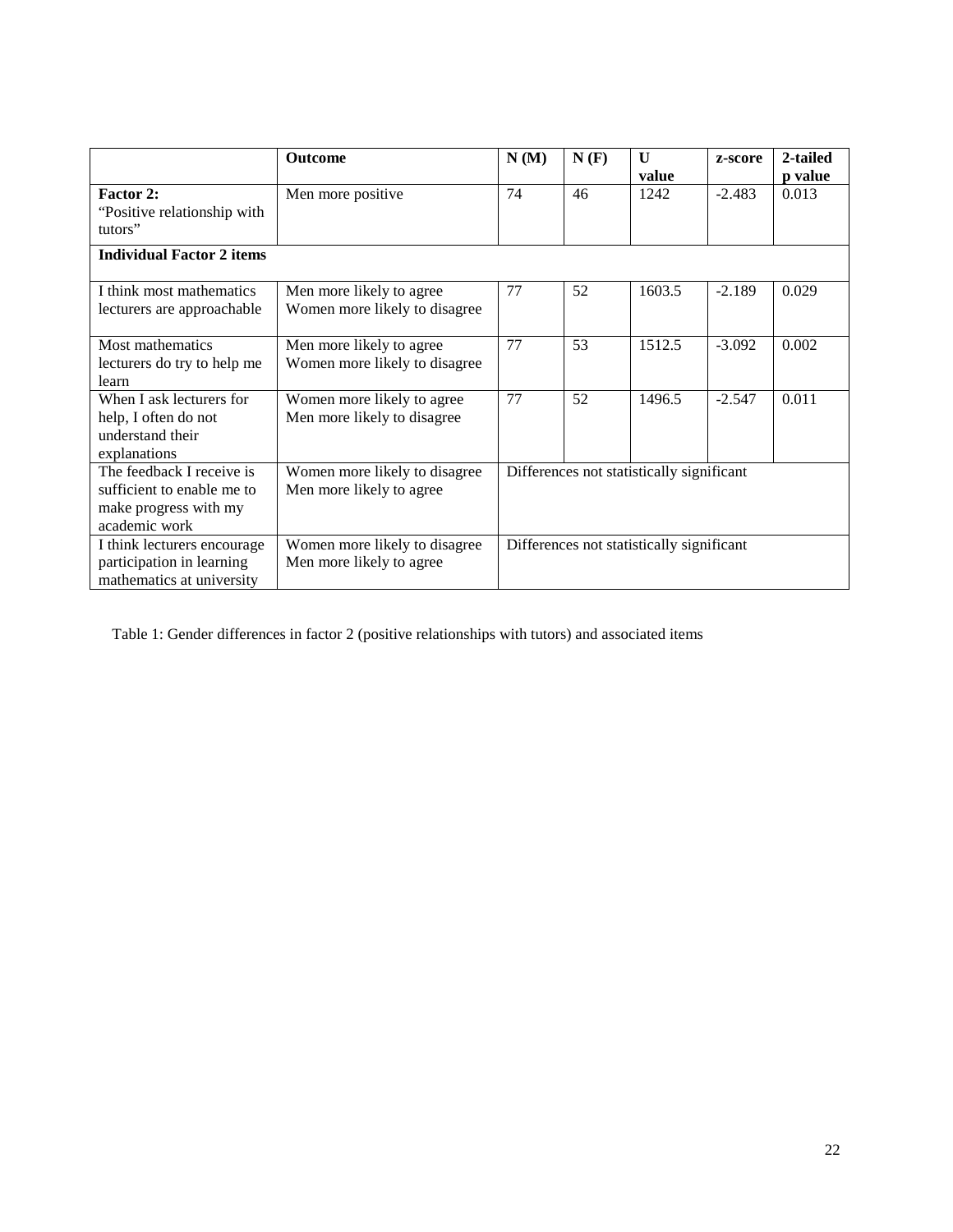|                                                                             | <b>Outcome</b>                                               | N(M)                                      | N(F) | U<br>value | z-score  | 2-tailed<br>p value |  |
|-----------------------------------------------------------------------------|--------------------------------------------------------------|-------------------------------------------|------|------------|----------|---------------------|--|
| Factor 3:<br>"Positive attitude to"<br>groupwork"                           | Women more positive                                          | Differences not statistically significant |      |            |          |                     |  |
| <b>Individual Factor 3 items</b>                                            |                                                              |                                           |      |            |          |                     |  |
| I learn a lot from working<br>with student friends                          | Women more likely to agree<br>Men more likely to disagree    | Differences not statistically significant |      |            |          |                     |  |
| I prefer to do my 'private<br>study' work with a group<br>of other students | Women more likely to agree<br>Men more likely to disagree    | Differences not statistically significant |      |            |          |                     |  |
| If I need help I talk first of<br>all with my friends                       | Women more likely to agree<br>Men more likely to disagree    | Differences not statistically significant |      |            |          |                     |  |
| I wish we had more group<br>work                                            | Women more likely to agree<br>Men more likely to disagree    | Differences not statistically significant |      |            |          |                     |  |
| I prefer to learn<br>mathematics on my own                                  | Men more likely to agree<br>Women more likely to<br>disagree | Differences not statistically significant |      |            |          |                     |  |
| I am better at mathematics<br>than most other students<br>on my course.     | Men more likely to agree<br>Women more likely to<br>disagree | 76                                        | 53   | 1510       | $-2.627$ | 0.009               |  |

Table 2: Gender differences in factor 3 (positive attitude to groupwork) and associated items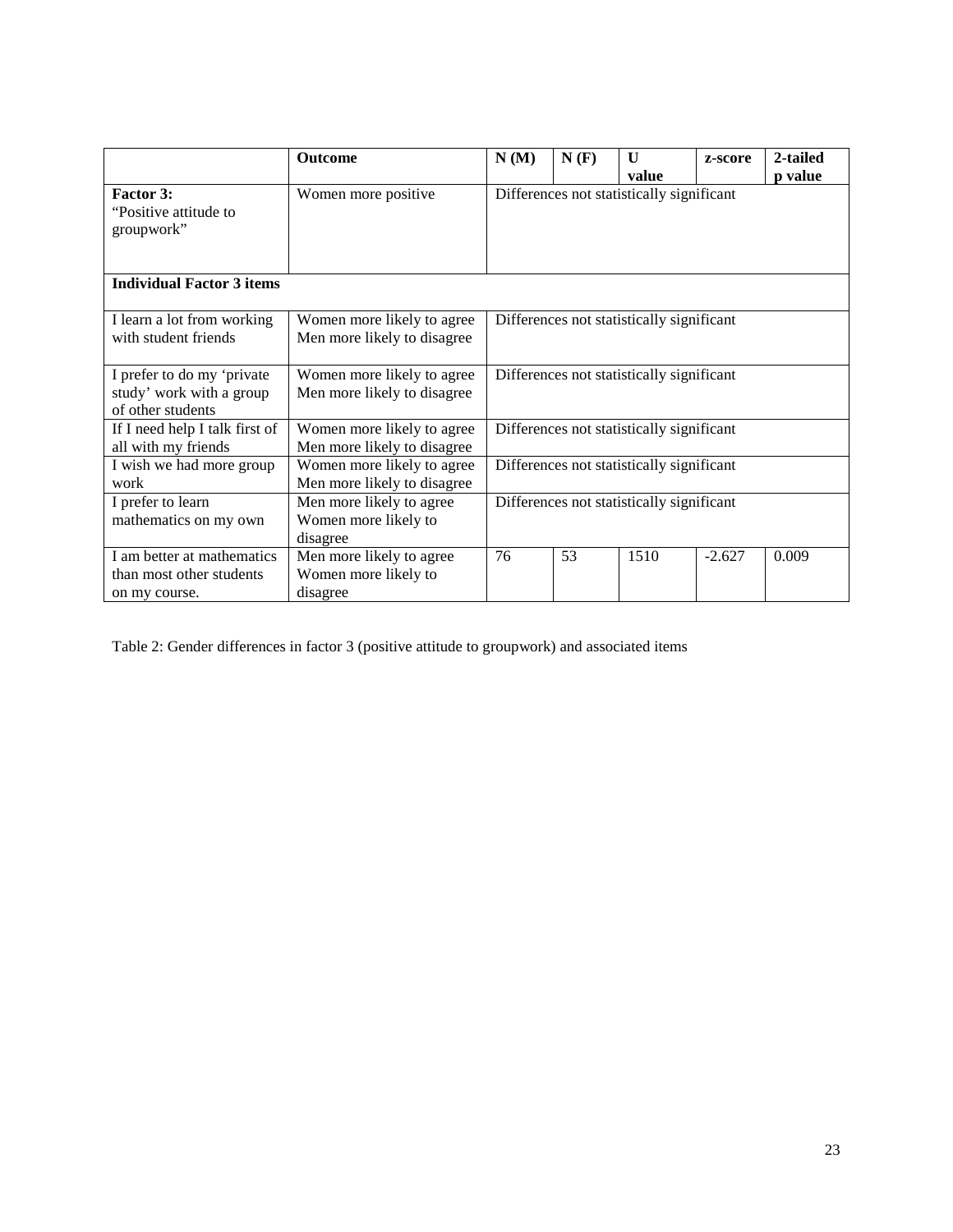|                                                                                         | <b>Outcome</b>                                               | N(M) | N(F) | $\mathbf{U}$<br>value | z-score  | $2 -$<br>tailed<br>p value |
|-----------------------------------------------------------------------------------------|--------------------------------------------------------------|------|------|-----------------------|----------|----------------------------|
| <b>Individual Factor 1 items</b>                                                        |                                                              |      |      |                       |          |                            |
| I feel more positive about<br>mathematics                                               | Men more likely to agree<br>Women more likely to<br>disagree | 76   | 53   | 1546                  | $-2.358$ | 0.018                      |
| My university experience has<br>resulted in me being more<br>confident with mathematics | Men more likely to agree<br>Women more likely to<br>disagree | 76   | 53   | 1508.5                | $-2.617$ | 0.009                      |
| I feel I have the knowledge and<br>confidence to help others in the<br>class            | Men more likely to agree<br>Women more likely to<br>disagree | 76   | 51   | 1303                  | $-3.418$ | 0.001                      |
| <b>Independent item</b>                                                                 |                                                              |      |      |                       |          |                            |
| Most mathematics students are<br>cleverer than I am                                     | Women more likely to agree<br>Men more likely to disagree    | 77   | 53   | 1499                  | $-2.745$ | 0.006                      |

Table 3: Gender differences in selected factor 1 items, plus the independent (ie unrelated to factor 1) item 'Most mathematics students are cleverer than I am'